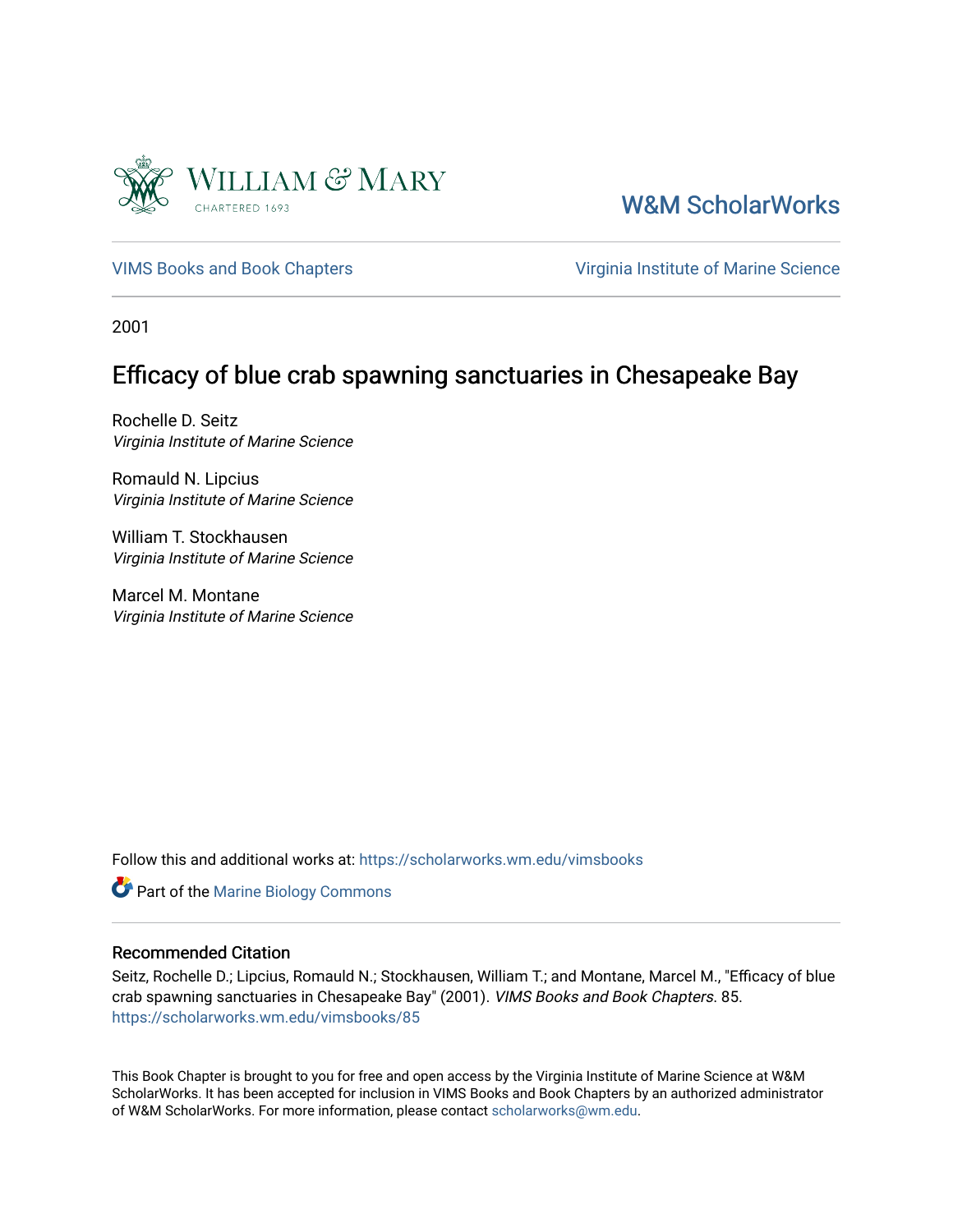# **Efficacy of Blue Crab Spawning Sanctuaries in Chesapeake Bay**

#### **Rochelle D. Seitz**

*Smithsonian Institution, Smithsonian Environmental Research Center, Edgewater, Maryland*

#### **Romuald N. Lipcius, William T. Stockhausen, and Marcel M. Montane**

*The College of William and Mary, Virginia Institute of Marine Science, Gloucester Point, Virginia*

## **Abstract**

Sanctuaries can potentially protect a significant fraction of the spawning stock, and thereby sustain heavily exploited populations. Despite the worldwide use of marine and estuarine spawning sanctuaries, the effectiveness of such sanctuaries remains untested. We therefore attempted to quantify the effectiveness of the spawning sanctuaries for adult female blue crabs (*Callinectes sapidus*) in Chesapeake Bay. We used baywide winter dredge survey data to estimate the potential spawning stock prior to the major exploitation period, and summer trawl survey data to estimate spawning stock abundance within the Lower Bay Spawning Sanctuary and adjacent Bayside Eastern Shore Sanctuary during the reproductive period. Hence, we were able to approximate the percentage of the potential spawning stock that was protected by both sanctuaries after exploitation. On average, approximately 16% of the potential spawning stock survived to reach the Lower Bay Spawning Sanctuary and Bayside Eastern Shore Sanctuary. Even under a best-case scenario (i.e., crab residence time of 2 weeks), the sanctuaries only protected an estimated 22% of the potential spawning stock, which is well below the percentage recommended by recent stock assessments for sustainable exploitation (28%). In the worst case, a mere 11% of the potential spawning stock survived to reach the spawning sanctuaries. Hence, we recommend a substantial expansion of the spawning sanctuaries, as well as the complementary protection of other life stages

Current affiliation for R.D. Seitz is the College of William and Mary, Virginia Institute of Marine Science, Gloucester Point, Virginia.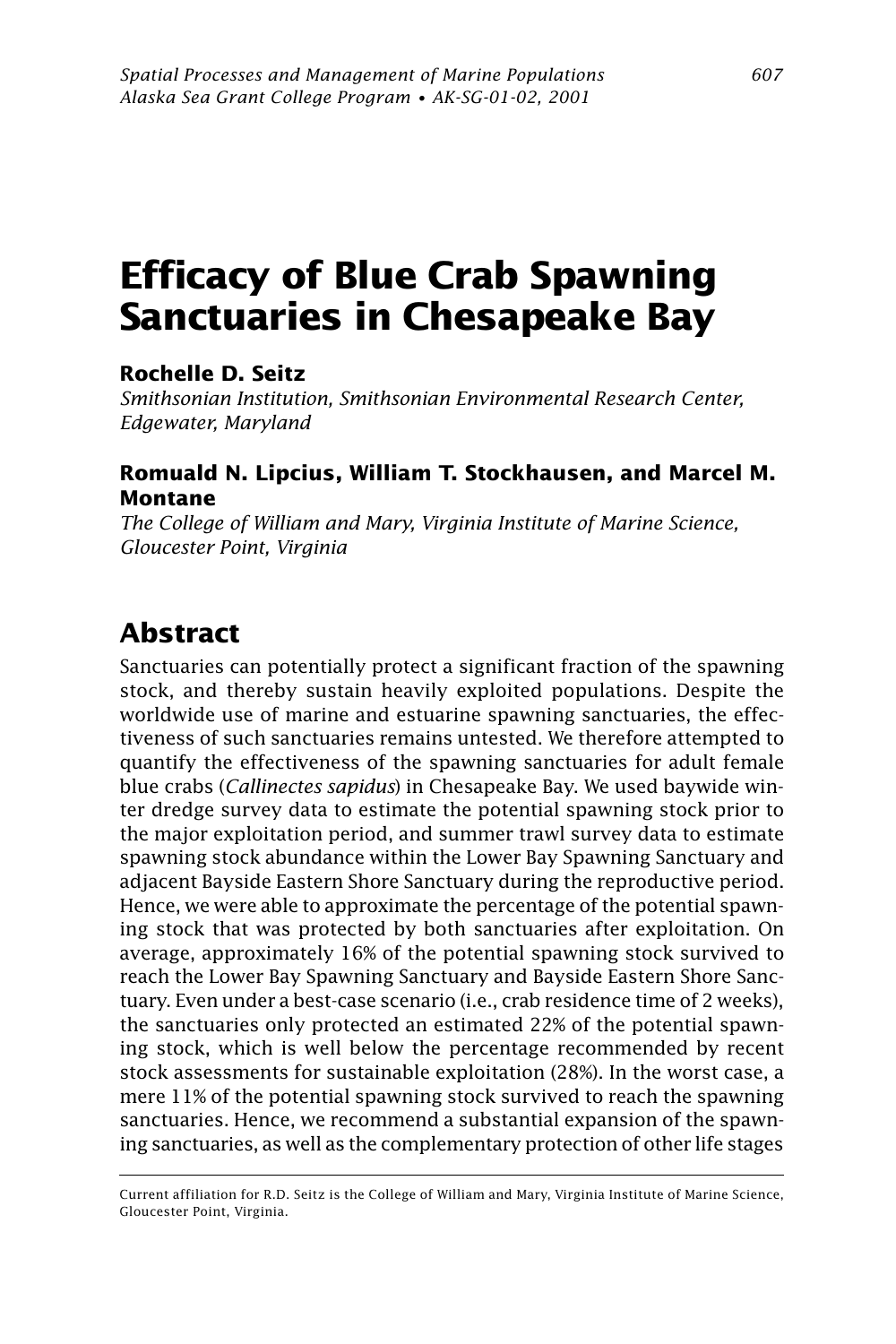in critical habitats, such as nursery grounds and dispersal corridors. Furthermore, traditional fisheries management measures (e.g., effort control) should be used in concert with sanctuaries to thwart impediments to effective implementation of the sanctuaries, such as redirected fishing effort.

## **Introduction**

#### *Use of Marine Reserves*

Fishing can drastically reduce the abundance of exploited stocks by growth or recruitment overfishing (Bohnsack 1990, Roberts and Polunin 1991). Similarly, environmental disturbances such as hurricanes can disrupt even the most productive ecosystems (Knowlton 1992, Hughes 1994, Butler et al. 1995). Their effects can be catastrophic, causing either dramatic population decline (e.g., Hughes 1994) or transitions between alternative states (Knowlton 1992). Marine reserves and sanctuaries can potentially moderate these impacts, enhance stocks, and facilitate long-term, sustainable exploitation (Davis 1977, Alcala and Russ 1990, Bohnsack 1993, Carr and Reed 1993, Roberts and Polunin 1993, Tegner 1993, Rakitin and Kramer 1996, Russ and Alcala 1996) by increasing abundance, average size, reproductive output, recruitment, and genetic diversity (Dugan and Davis 1993).

There is much evidence, though primarily descriptive, that details significant increases in abundance and average size of fishery species within reserves (Gitschlag 1986, Alcala 1988, Davis and Dodrill 1989, Funicelli et al. 1989, Rutherford et al. 1989, Alcala and Russ 1990, Bohnsack 1990, Yamasaki and Kuwahara 1990, Rakitin and Kramer 1996, Russ and Alcala 1996). The two major postulated benefits of this phenomenon to fishery stocks include (1) enhancement of the spawning stock, which subsequently magnifies recruitment of larvae, postlarvae, and juveniles to reserve and non-reserve areas; and (2) export of biomass to non-reserve areas when exploitable individuals migrate from protected areas to the fishing grounds (Bohnsack 1990, Polunin and Roberts 1993, Hastings and Botsford 1999, Sladek-Nowlis and Roberts 1999).

Simple prohibition of exploitation in a refuge or sanctuary does not ensure that target species will recover (Dugan and Davis 1993). Where the abundance and size of target species do not differ between reserve and exploited areas, the similarity in estimates may be due to improper sampling design, migrations outside protected zones, or the lack of critical habitats within reserves (Polachek 1990, Dugan and Davis 1993). For example, when spawner sanctuaries were established in marginal habitats, trochus snail (*Trochus niloticus*) and hard clam (*Mercenaria mercenaria*) populations did not increase (Helsinga et al. 1984, McCay 1988). Hence, empirical estimates of the impact of marine reserves or sanctuaries upon the target species are required to validate and assess the utility of the reserves. Although marine reserves and sanctuaries have become popularized as conservation tools, their effectiveness in sustaining or enhancing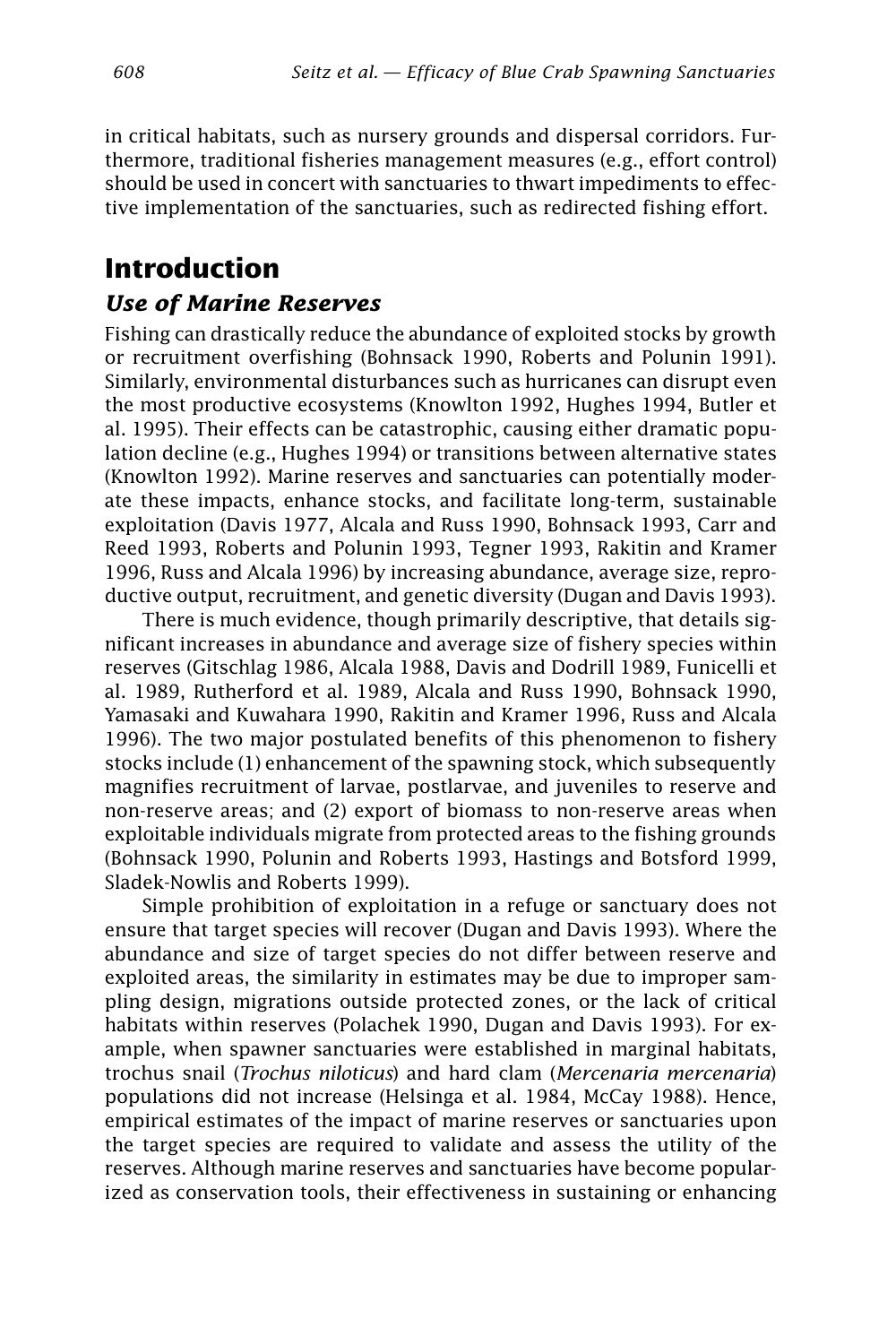marine fisheries remains virtually untested (Allison et al. 1998). Thus, we assessed the efficacy of spawning sanctuaries for the blue crab spawning stock in lower Chesapeake Bay.

### *Blue Crab Life History and Ecology in Chesapeake Bay*

The blue crab, *Callinectes sapidus* Rathbun (Arthropoda: Crustacea: Portunidae), is dispersed widely along the Atlantic and Gulf coasts of North America, and has been abundant throughout Chesapeake Bay (Williams 1984, Hines et al. 1987, Lipcius and Van Engel 1990). This species is important in energy transfer in estuaries, serving as both omnivore and prey (Baird and Ulanowicz 1989). The diet of blue crabs consists mainly of bivalve mollusks, and includes conspecifics, polychaetes, other crabs, and fish (Laughlin 1982, Alexander 1986, Hines et al. 1990, Mansour and Lipcius 1991, Ebersole and Kennedy 1995).

The life history of the blue crab (Fig. 1, illustration provided by J. van Montfrans and R. Orth, Virginia Institute of Marine Science) is complex and bears upon the efficacy of sanctuaries for this species. Mating typically occurs from May through October, whereby a male couples with a female that is approaching her terminal molt to maturity. When the female undergoes the terminal molt and is in the soft-shell stage, the pair mates and the male protects the female until her shell hardens (Van Engel 1958).

After mating, females begin a migration toward the lower bay where they will eventually spawn and release their larvae in higher salinities. Those females that reach the Lower Bay Spawning Sanctuary (LBSS) and adjacent Bayside Eastern Shore Sanctuary (BESS) (Fig. 2) are protected from fishing during 1 June-15 September, which encompasses the reproductive period when most females bear eggs (Jones et al. 1990; Lipcius, unpubl. manuscript). Males do not migrate to the bay mouth, but overwinter in the deeper waters of the rivers and bay mainstem (Van Engel 1958). Some females overwinter within the sediments throughout the bay prior to completing their migration to the lower bay the following spring (Lipcius et al. 2001). Prior to the migration, blue crabs are exploited by various fisheries (e.g., peeler and pot fisheries).

## *Blue Crab Fisheries and Sanctuaries*

The blue crab is fished heavily in Chesapeake Bay (Miller and Houde 1998, Rugolo et al. 1998). Exploitation rates have increased substantially in this decade (Miller and Houde 1998, Rugolo et al. 1998, Lipcius and others, unpubl. manuscript), resulting in a decrease in total catch per unit of effort in both the pot and winter dredge fisheries (Rugolo et al. 1998). Furthermore, the spawning stock has concurrently decreased by over 80% (Lipcius, unpubl. manuscript; Lipcius and others, unpubl. manuscript), suggesting that the population is overexploited. Caution is therefore needed in management of this fishery to avoid a stock collapse.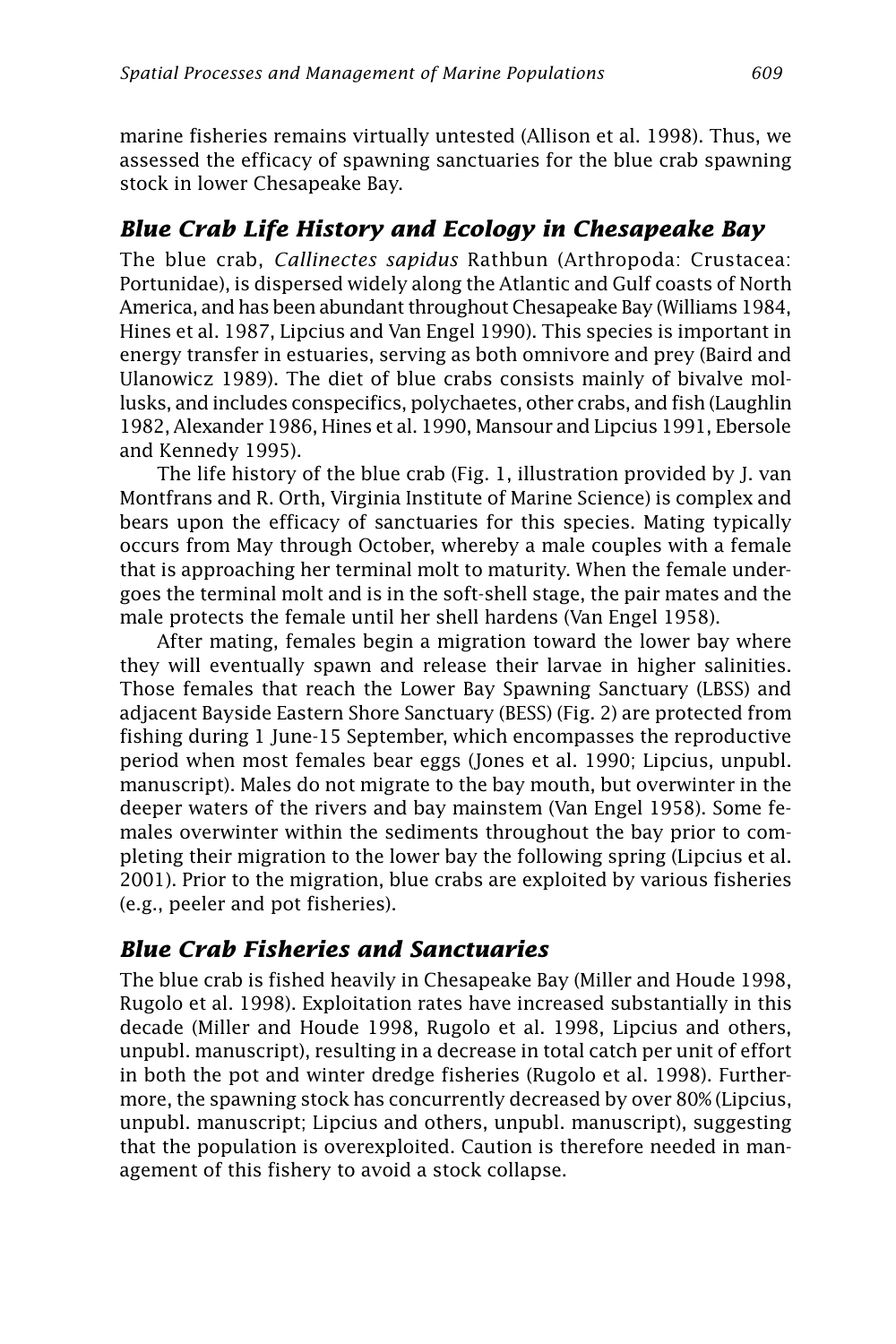

*Figure 1. Life history of blue crab in Chesapeake Bay. Large heavy arrows indicate dominant summer water flow. Each stage or position in the bay is represented by a crab symbol (starting from the bay mouth): Larvae develop in coastal currents during summer and early fall; Postlarvae re-enter the estuary and settle in lower bay seagrass beds from mid-summer through early fall; Juvenile crabs develop in seagrass and disperse up tributaries and up-bay in late summer, fall, and the following spring; Crabs mate in the bay's tributaries and shallower mainstem waters from spring through fall; Mated females migrate down-bay; Females spawn egg masses in the lower bay from late spring through summer before hatching their larvae.*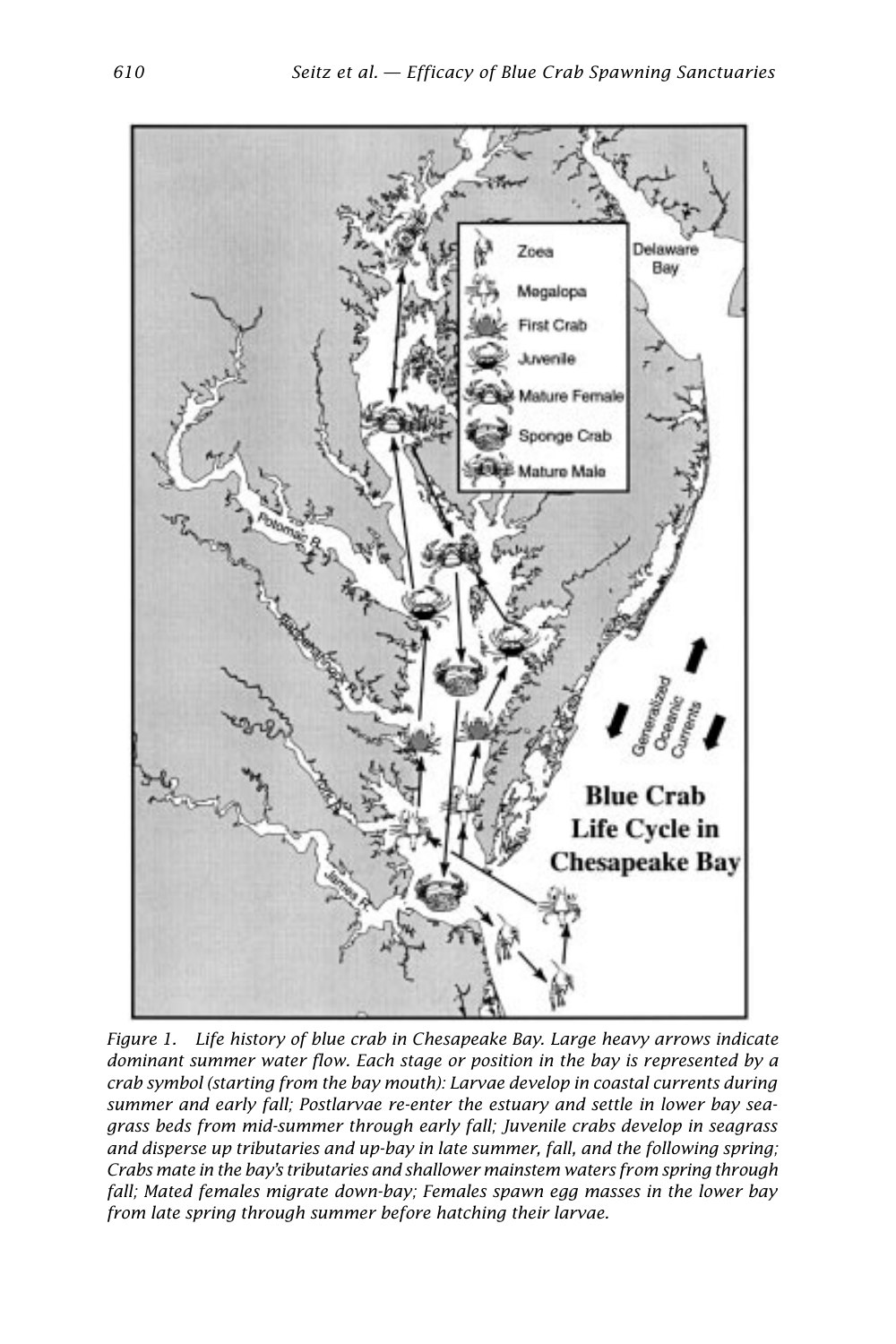

*Figure 2. Lower bay blue crab sanctuary boundaries (black line) and Virginia trawl survey sampling sites 1989-1999 (gray dots). Three segments of the sanctuaries are depicted: (1) the Lower Bay Spawning Sanctuary (LBSS), which is closed to crab potting 1 June-15 September; (2) the original Bayside Eastern Shore Sanctuary (BESS), which is closed to crab potting 1 June-15 September; and (3) the current BESS which was reduced in 1998.*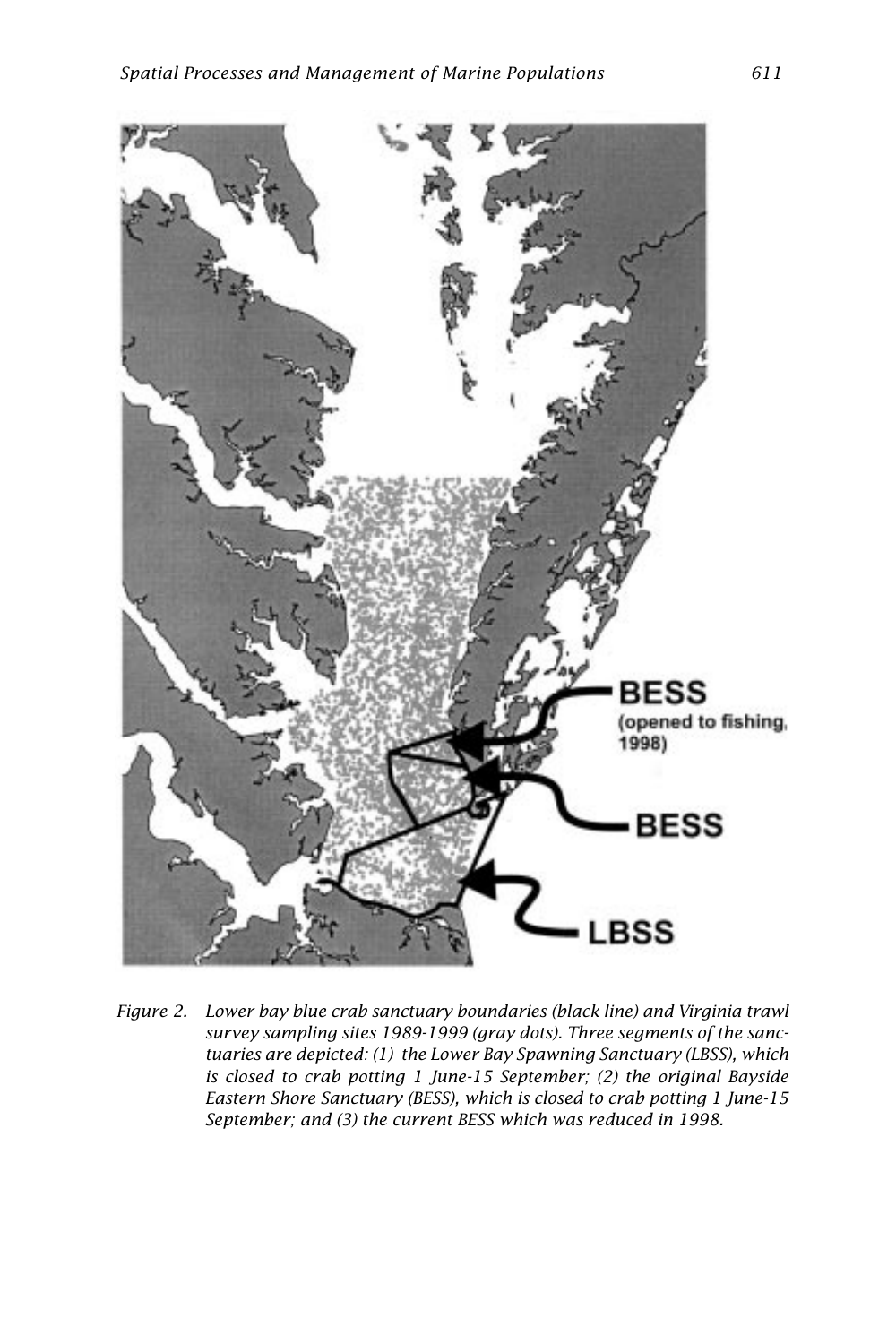Because of its complex life cycle, there are several productive fisheries for the blue crab in Chesapeake Bay characterized by gear and methodology, including (1) pot, (2) winter dredge, (3) scrape, (4) peeler pound and trap, (5) trot line, and (6) recreational gear. The pot fishery (1 April-30 November) targets hard-shelled crabs, both throughout the bay and tributaries of Virginia and in the mainstem bay of Maryland. Trot lines are used exclusively in Maryland tributaries where pots are prohibited. In Virginia, about 83% of the total catch of crabs is taken by the hard crab and peeler pot fisheries (Burreson et al. 2000). The "jimmy pot" fishery is a subset which uses adult males to attract females to pots during the spring and fall when females are mating and migrating to the mouth of the bay to spawn (Van Engel 1958). In Maryland, the pot fishery takes 61-67% of the annual landings and the trot line fishery 30-36% (Burreson et al. 2000). The winter dredge fishery (1 December-31 March) primarily targets recently matured and mated female crabs that bury into the sediment in the deeper waters at the mouth of Chesapeake Bay. This fishery takes about 15% of the total crab catch in the bay (Burreson et al. 2000). The scrape fishery targets juvenile crabs in the seagrass beds mainly near Tangier Island, Virginia and Smith Island, Maryland. The peeler pound and soft crab fisheries target crabs in pre-molt status that are delivered to tanks where they are shed to the soft crab stage, and afterward sold as fresh or frozen soft crabs. Otherwise, these are sold as peelers in the bait trade. Together, the scrape and pound fisheries take only 1-2% of the total crab landings (Burreson et al. 2000). Finally, the year-round recreational fishery targets crabs mostly at the shoreline and removes an estimated additional 15% of the landings (Rob O'Reilly, Virginia Marine Resources Commission [VMRC], Newport News, VA, pers. comm., Dec. 1999).

To prevent overexploitation, Maryland, Virginia, and the District of Columbia have established various controls on the blue crab fisheries. Each fishery is regulated differently depending on whether the crabber is in Maryland, Virginia, or the Potomac River. Commercial crabbing regulations comprise license, gear, and crab size restrictions, catch limits, season, time, or area restrictions such as sanctuaries (Table 1).

 One management strategy has been to establish spawning sanctuaries, where crabbing is prohibited for selected time periods. Some sanctuaries in Chesapeake Bay exist for the benefit of the blue crab (e.g., LBSS), whereas others are implied sanctuaries that are delineated for the ease of navigation or fishing. Each crab sanctuary in Chesapeake Bay affects a different segment of the crab population and its associated fishery (Table 1, Fig. 2). Both the LBSS and BESS affect the pot fishery, and are closed to ease fishing pressure upon adult females that have migrated to the lower bay to spawn and release larvae. The LBSS has been in existence for decades (Van Engel 1958); in December 1994, the BESS was established and has protected crabs from 1995 to present. The upper portion of the BESS was removed and opened to fishing in 1998 (Fig 2.) Shipping channels in Virginia are closed to potting to eliminate navigational hazards.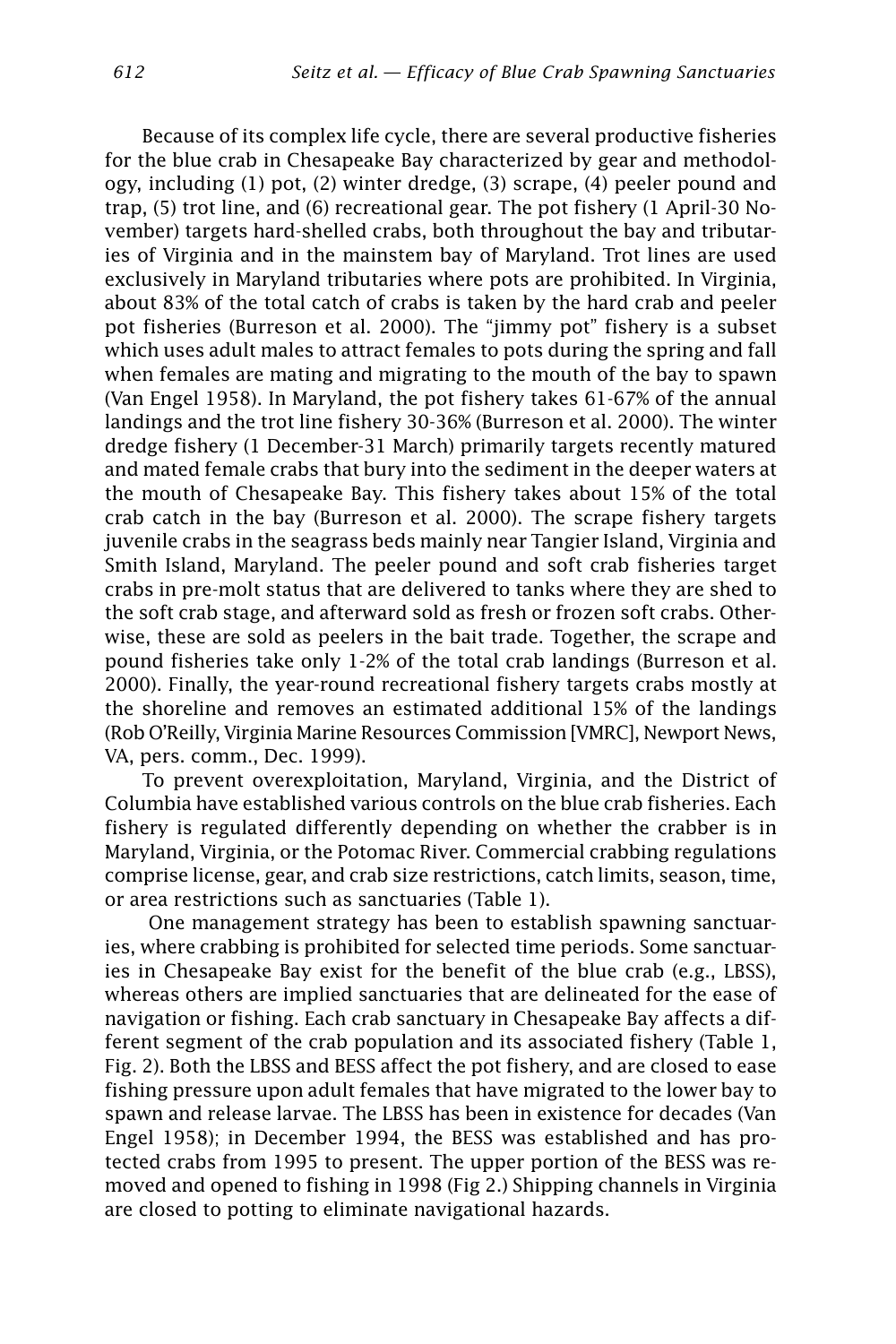| Name of sanctuary<br>or implied sanctuary                                               | Fishery<br>affected | Dates closed      | Comments                                                                 |
|-----------------------------------------------------------------------------------------|---------------------|-------------------|--------------------------------------------------------------------------|
| Lower Bay Spawning Sanctuary<br>and Bayside Eastern Shore<br>Management Area (Virginia) | Pot                 | 1 June-15 Sept.   | Closed to crab<br>potting. Dredging<br>begins 1 Dec.                     |
| Virginia Shipping Channels<br>(Virginia)                                                | Pot                 | Year-round        | Crab pots prohibited.                                                    |
| Maryland Tributaries (Maryland) Pot                                                     |                     | Year-round        | Closed to crab<br>potting. Trot lines<br>allowed.                        |
| Virginia Tributaries (Virginia)                                                         |                     | Dredge Year-round | Closed to dredging in<br>river inlets or creeks.                         |
| Hampton Roads Sanctuary<br>(Virginia)                                                   | Dredge              | Year-round        | Closed to crab<br>dredging upriver of<br>Hampton Roads<br>Bridge Tunnel. |

#### **Table 1. Blue crab sanctuaries, both intended and implied, for Maryland and Virginia portions of Chesapeake Bay.**

## *Objectives*

Sound management and sustainable use of a living resource requires a strong ecological foundation (McAllister and Peterman 1992). This investigation provides the first empirical estimate of the percentage of a population protected by a sanctuary; specifically, we examined the efficacy of the LBSS and BESS. We thereby present information that will foster conservation and enhancement of the blue crab stock and its critical habitats in Chesapeake Bay. Our approach involved estimating crab abundance during two time periods. First, a winter dredge survey provided a populationwide estimate of the potential spawning stock (i.e., all adult females and immature females which would mature and spawn the following summer) prior to most exploitation. We reduced the November winter dredge survey estimates by 6 months of natural mortality (0.375 per year for 6 months). Second, a summer trawl survey within the spawning sanctuaries provided an estimate of the number of females that survived exploitation and successfully migrated to the spawning sanctuaries. The second estimate divided by the first yielded an estimate of the annual proportion of the potential spawning stock that survived natural mortality and exploitation to spawn in the spawning sanctuaries (i.e., the efficacy of the sanctuaries).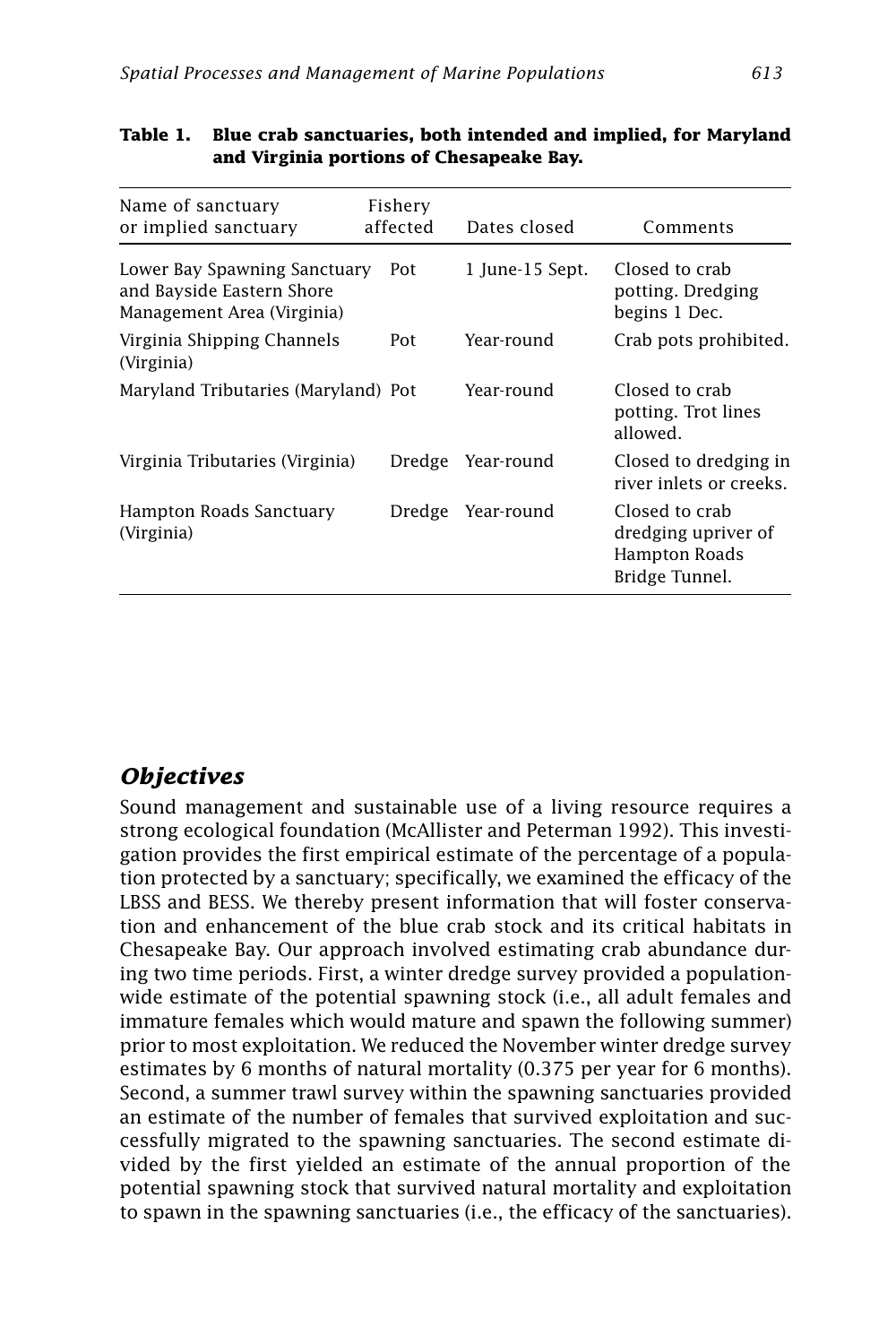## **Methods**

### *Baywide Dredge Survey*

The winter dredge survey is conducted throughout Chesapeake Bay and consists of annual sampling at monthly intervals from November through March. The dredge survey sampled the blue crab population using a stratified random design, which divided Chesapeake Bay into three geographic strata: upper, middle, and lower Chesapeake Bay. Since blue crabs bury in the sediments during the winter, thereby sharply restricting their movement, sampling during the winter provides a "snapshot" of the static, sedentary population prior to extensive exploitation in the spring. Some exploitation, however, has occurred in the previous fall after the new year class of crabs has reached an exploitable size.

In the sampling, 1,500 sites deeper than 1.5 m were selected randomly, and apportioned by the area of each stratum. The upper bay stratum included the tributaries, creeks, and upper mainstem of Chesapeake Bay. The middle and lower bay strata encompassed the middle and lower portions of the bay mainstem.

Survey vessels used identical sampling gears: standard "Virginia crab dredges" (width 1.83 m) lined with hexagonal mesh (12.7 mm). At each sampling site, the vessel sampled for 1 minute at a constant speed of  $\sim$ 3 nautical miles per hour. LORAN or GPS coordinates were recorded at tow start and end points and were later used to calculate mean distance covered. Each crab was measured (carapace width [cw] in millimeters), and the sex, maturity, and overall condition recorded.

The stratified random survey was implemented following standard methods (Lipcius and Montane 1997). Efficiency experiments were conducted annually to provide catchability coefficients used in calculations of absolute abundance (Lipcius and Montane 1997).

From the dredge survey November data, we summed the 1+ immature females (females > 60 mm cw, but without the circular abdomen characterizing adult females) and adult females (all females with a circular abdomen, regardless of size) to represent the potential spawning stock. This spawning stock estimate was not the full potential spawning stock, as a small segment of it had been fished prior to the dredge survey. Consequently, our estimates of the proportion of the potential spawning stock reaching the sanctuaries were liberal. We then multiplied the November spawning stock by the natural mortality rate of 0.375 per year  $\times$  6/12 months to get the spawning stock after 6 months of natural mortality.

## *Virginia Trawl Survey*

#### *Field Sites and Sampling*

Blue crab adult females release larvae in the lower reaches of Chesapeake Bay each year from June through mid-September (Van Engel 1958, Jones et al. 1990, van Montfrans et al. 1995). Hence, an accurate measure of the spawning stock necessarily involves sampling of adult females in the spawn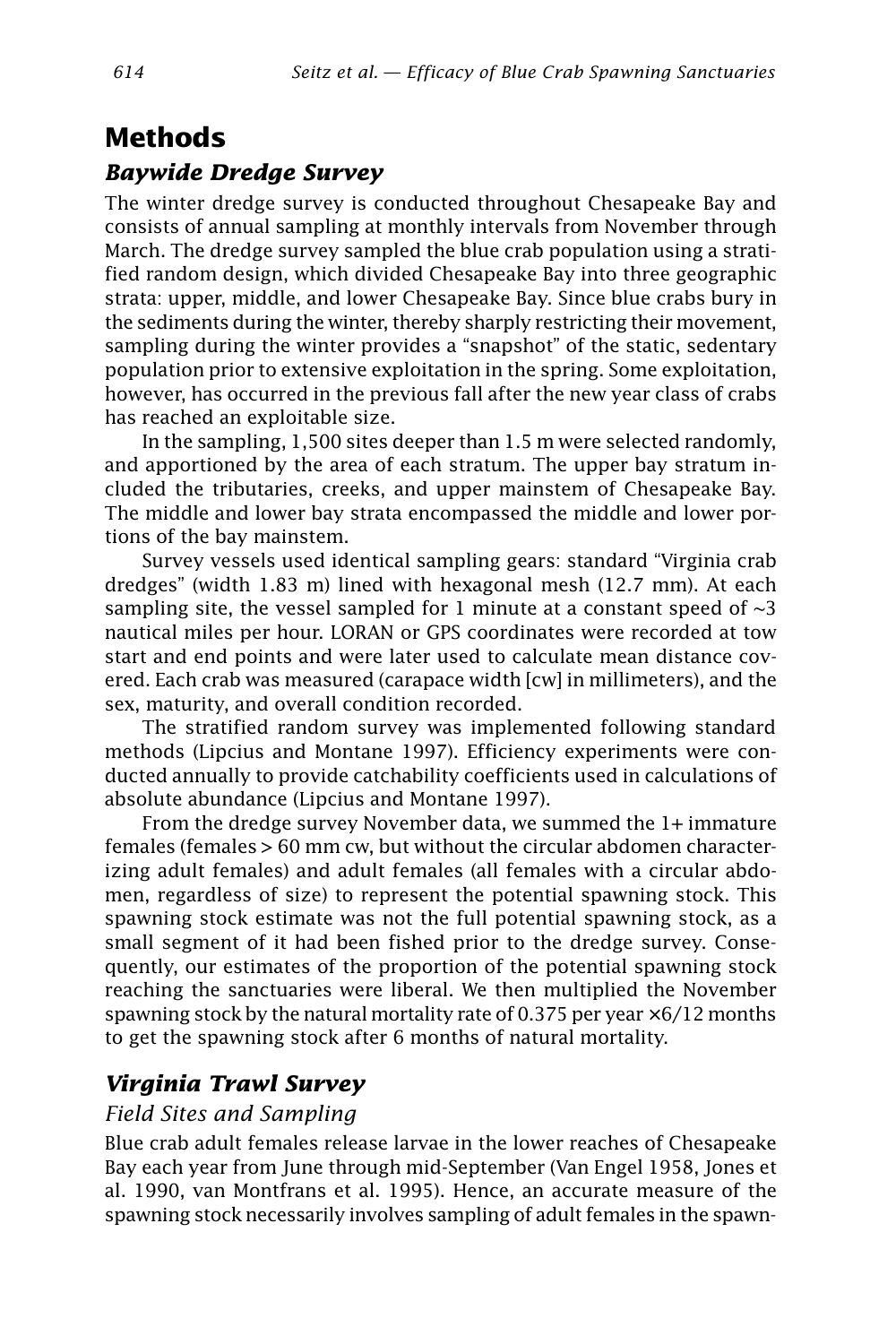ing grounds of lower Chesapeake Bay from June through September. Our trawl samples were taken monthly in the lower bay spawning grounds (Fig. 2) from June through September and provide an estimate of the spawning stock.

#### *Density*

Adult female blue crabs were sampled with a stratified random trawl survey in the lower bay. Details of sampling are given by Lipcius and Van Engel (1990), Hata (1997), and Lipcius (unpubl. manuscript). Each density value from a single 5-minute tow served as an independent datum (i.e., number of adult females per tow); annual sample sizes usually averaged about 50 tows. Density was analyzed as the arithmetic mean number of adult females per tow.

There were no trawls taken in the LBSS in August 1998, or in the BESS in August 1995 or 1998. For years where samples were taken in all 4 months, there were significant correlations between the total abundance over all months in which the sanctuary was in effect (sum from June, July, August, and September) and the total abundance in all months excluding August. Therefore, regression equations (LBSS: Total =  $1180442 + 1.07 \times$  [Total– August],  $r^2 = 0.69$ ,  $P = 0.003$ ; and BESS: Total = 355903 + 0.629  $\times$  [Total– August],  $r^2 = 53.3$ ,  $P = 0.04$ ) were used to replace the missing August abundances. In analyses with these data, the degrees of freedom were reduced by the number of these samples.

We calculated adult female abundance within LBSS and BESS from trawl survey data. Densities were converted to abundances using each sanctuary's area and an overall trawl efficiency of 22%, which was measured for equivalent gear in Chesapeake Bay habitats (Homer et al. 1980). The 22% trawl efficiency estimate is sound, since Homer et al. (1980) used the DeLury cumulative catch method; repetitive 500 m trawls were made in a small discharge canal of the Chalk Point Power Plant in the Patuxent River, Maryland until the rate of decrease between consecutive hauls approached zero (~10 trawls). Furthermore, movements of fish and crabs into and out of the canal were minimal during daytime when efficiency studies were conducted (Homer et al. 1979). Trawl efficiencies for blue crabs averaged 25% in July and 19% in September, yielding a mean efficiency of 22% during the summer and fall (Homer et al. 1980).

## **Calculations**

Crab densities from trawl survey data were converted to abundances as follows: (1) The arithmetic mean monthly density of adult female crabs per trawl was estimated from 1989-1999. (2) The average distance covered during each 5-minute trawl was estimated from 1990-1994 to be 385 meters per trawl (Paul Gerdes, Virginia Institute of Marine Science, Gloucester Point, VA, pers. comm., May 1997). (3) The estimated width of the trawl (5.182 m) was multiplied by the mean distance covered by the trawl to obtain mean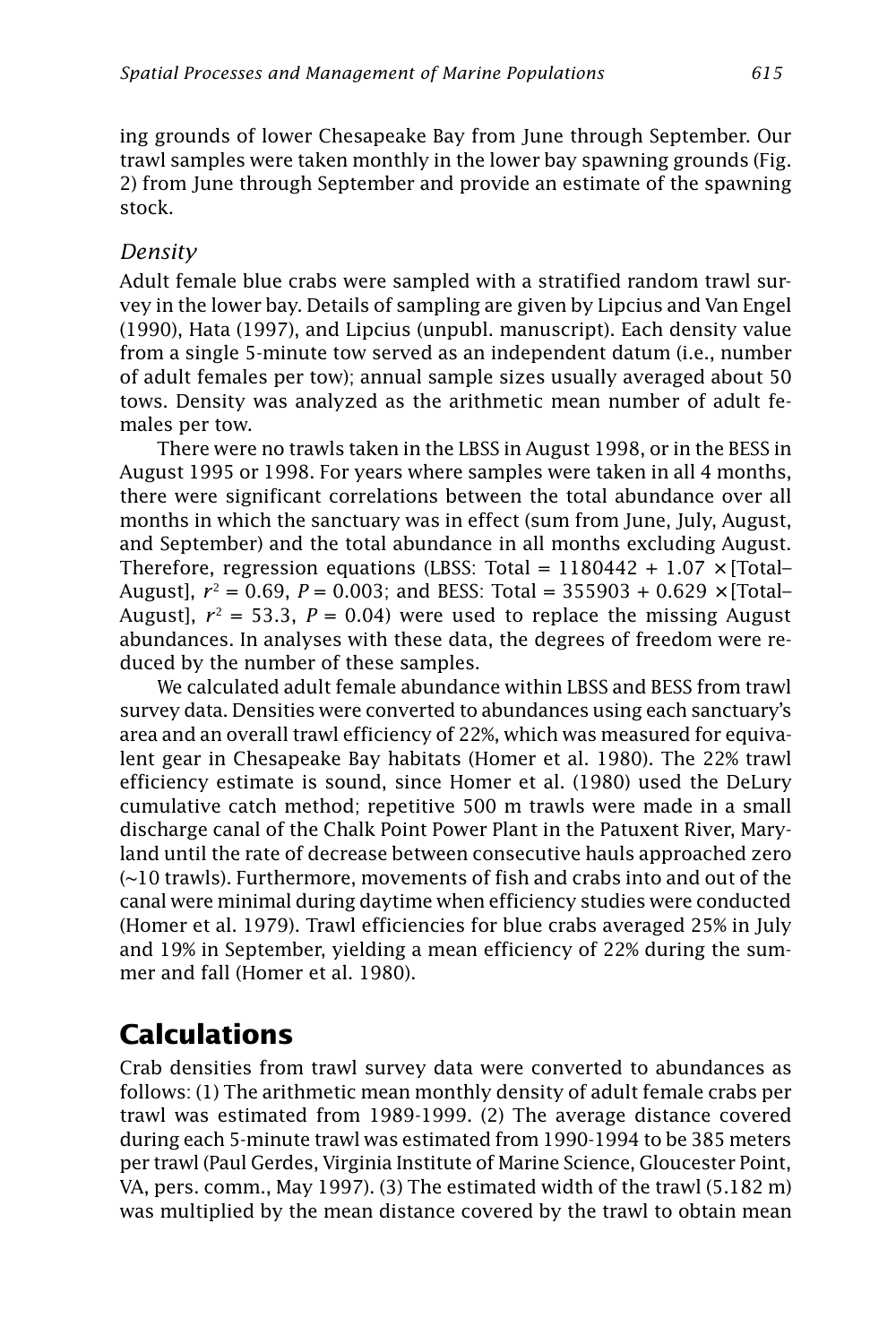area covered by each trawl (5.182 m  $\times$  385 m per trawl = 1,995 m<sup>2</sup> per trawl). (4) The mean monthly number of crabs per trawl was multiplied by the area covered by each trawl to obtain density per hectare. For example, in June 1989 in the LBSS, 1.57 crabs per trawl divided by 1,995  $m^2$  per trawl  $= 7.88 \times 10^{-4}$  crabs per m<sup>2</sup> or 7.88 crabs per hectare. (5) The area covered by the LBSS sanctuary is 39,600 hectares, and the area of the BESS was 19,400 hectares for 1995-1997, which was changed to 16,000 hectares for 1998- 1999 (Tina Hutcheson, VMRC, Newport News, VA, pers comm., Dec. 1999). This value was then multiplied by each monthly trawl estimate of density to obtain the total number of crabs residing within each sanctuary's bounds in each month. (6) Since trawling is only 22% effective (Homer et al. 1980), each value was multiplied by 4.55 to estimate the absolute number of crabs residing in the sanctuary. (7) Monthly estimates of crab abundance were summed for each year to get an estimate of total annual abundance of crabs in each sanctuary (using only 1995-1999 for the BESS). (8) To account for crab residence time, abundance estimates were multiplied by 1, 1.5, and 2.

### *Efficacy of the Lower Bay Spawning and Bayside Eastern Shore Sanctuaries*

We estimated the efficacy of the blue crab sanctuaries, the LBSS and BESS, by calculating the percentage of all adult females in the Bay that resided within each sanctuary using the following equation:

$$
\Sigma
$$
 AF<sub>*sanctuary*</sub>/SS<sub>*Bay-May*</sub> = *Sanctuary Efficiency*

where  $\Sigma$  *AF*<sub>sanctuary</sub> was the sum over 4 months (June-September) of adult female crabs in both sanctuaries (determined from summer trawl surveys) and  $SS_{\text{Bay-Mav}}$  was the potential spawning stock of female crabs, determined from the baywide dredge survey in November and reduced by natural mortality over  $6$  months  $(=$  spawning stock in May).

Our estimates of the spawning stock reflect the number of spawning events, whether by individual females or females spawning multiple times, and are therefore consistent with recent stock assessments (Miller and Houde 1998, Rugolo et al. 1998). These estimates give equal weight to crabs spending a small or large amount of time in the sanctuary, since each crab that enters was assumed to spawn once. After a female spawns within a sanctuary, she leaves, possibly to return and spawn again. Therefore, estimated number of crabs protected by the sanctuary depends upon each crab's residence time in the sanctuary. For example, when sampling is monthly and a crab's residence time is 2 weeks, our sampling underestimates by  $\frac{1}{2}$ the number of crabs in the sanctuary. Hence, we examined the sensitivity of our estimates to residence time. Our estimates can be recalculated to incorporate new empirical estimates of residence time as these data become available.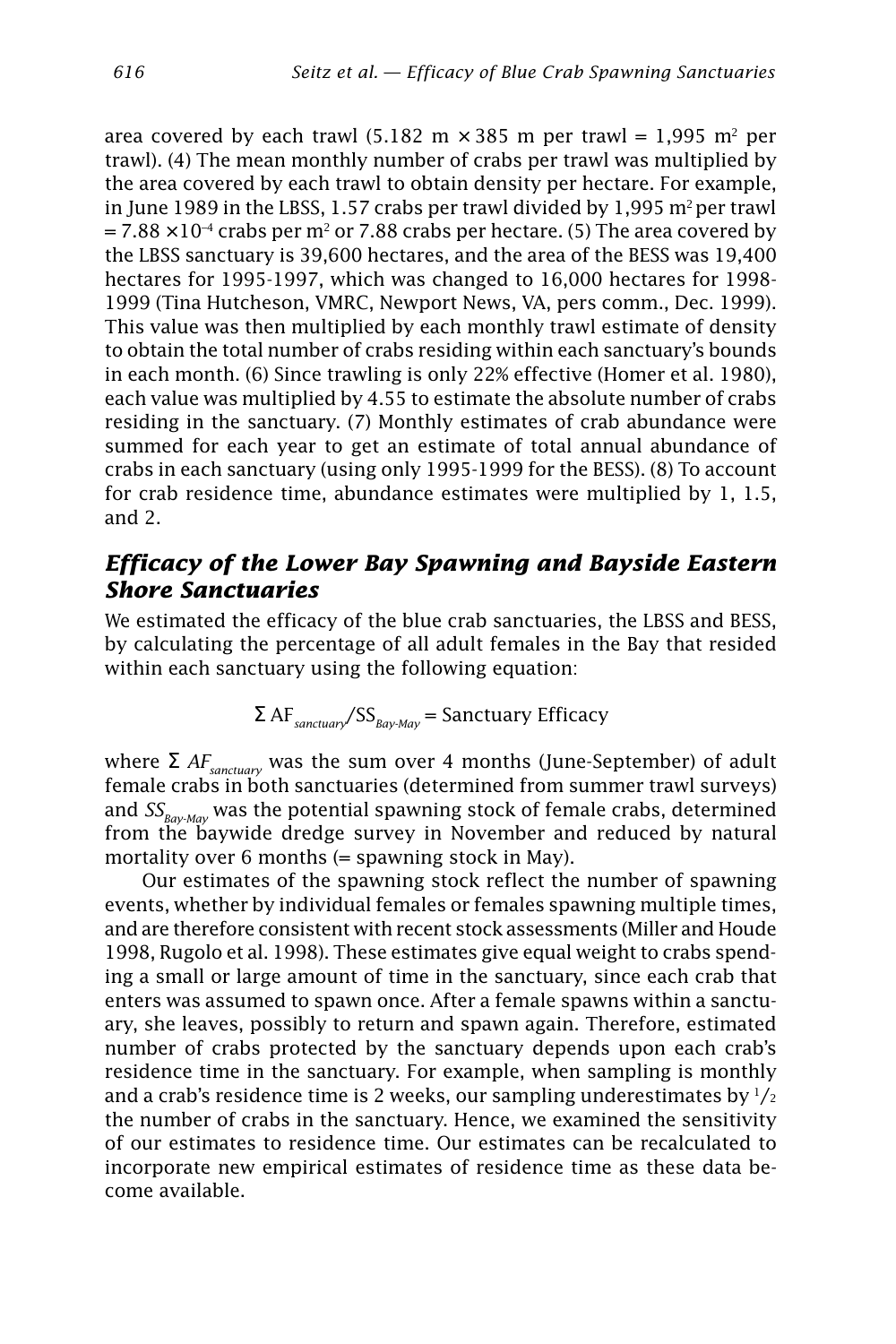Crab residence time within the sanctuary is unknown, but is likely near 2-4 weeks (McConaugha 1992, Prager 1996). To examine the sensitivity of our abundance estimates to residence time, we selected residence times of 2, 3, and 4 weeks. We therefore generated three sets of estimates for crab abundance in the sanctuaries: one for a minimum residence time (2 weeks, multiplication factor of 2), yielding a maximum abundance estimate;one for an average residence time (3 weeks, multiplication factor of 1.5), giving an average crab abundance; and one for a maximum residence time (4 weeks, multiplication factor of 1), yielding a minimum abundance estimate. If, in the future, crab residence time is precisely determined, the most accurate of our three estimates can be used, since our assumptions and calculations for three different residence times are discussed herein. For simplicity, most of the results are portrayed for a mean residence time of 3 weeks.

Finally, using the baywide abundance of all 1+ females available 1 June (which represent the potential spawning stock) and abundance of crabs within each sanctuary, we estimated the percentage of the total spawning stock that reached each of the two sanctuaries (LBSS and BESS) and was therefore protected by them. The fraction of the spawning stock protected by the sanctuaries was calculated as follows: the sum of females in each sanctuary over 4 months ( $\Sigma$  *AF<sub>sanctuary*</sub>) was divided by the estimated total number of females in the bay in May  $(SS_{\text{Bar-Mav}})$  to calculate the percentage of the spawning stock that was protected (i.e., sanctuary efficacy).

### *Densities by Geographic Zone*

We also examined crab densities in the two lower bay sanctuaries in relation to the area that was removed from the BESS and opened to fishing in 1998 (Fig. 2) and the rest of the lower bay (not contained within a sanctuary). Samples were not taken in all areas in all months; data from months where sampling in a given area was not conducted were replaced with annual averages from months where sampling was completed. A two-way analysis of variance was performed using area and year as factors; degrees of freedom were reduced by the number of estimated values.

## **Results**

## *Baywide Female Abundance*

The baywide dredge survey abundance of 1+ females at the end of May (from November dredge survey abundance reduced by six months of natural mortality) ranged from a high of 190 million crabs in the 1990/1991 season to a low of 42 million in the 1998-1999 season, with an average of  $111.4 \pm 15.5$  (S.E.) million crabs (Fig. 3). Most of the high annual abundances occurred in or before 1994; those from 1995 to the present were substantially lower.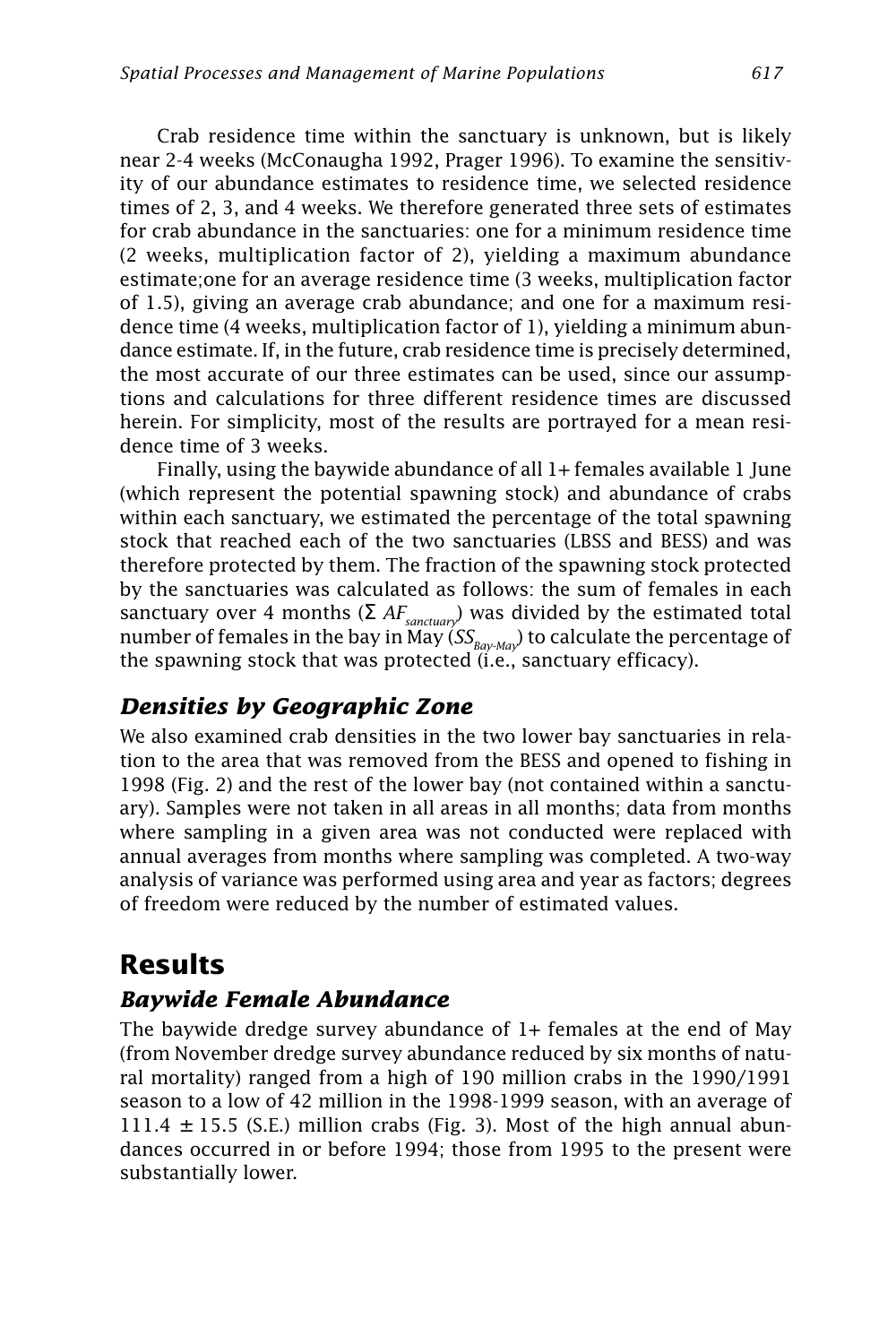

*Figure 3. Female crab abundance baywide and within sanctuaries. Annual baywide abundance of 1+ females (mature and immature) is from November winter dredge survey data, 1991-1999 seasons (dark shading). The season of a given year includes November of the previous year (e.g., 1991 season includes November of 1990). Lighter-shaded bars are the abundance of adult females in the Lower Bay Spawning Sanctuary and the Bayside Eastern Shore Sanctuary combined under the assumption of different residence times–multiplication factors of 2 for 2 weeks, 1.5 for 3 weeks, and 1 for 4 weeks.*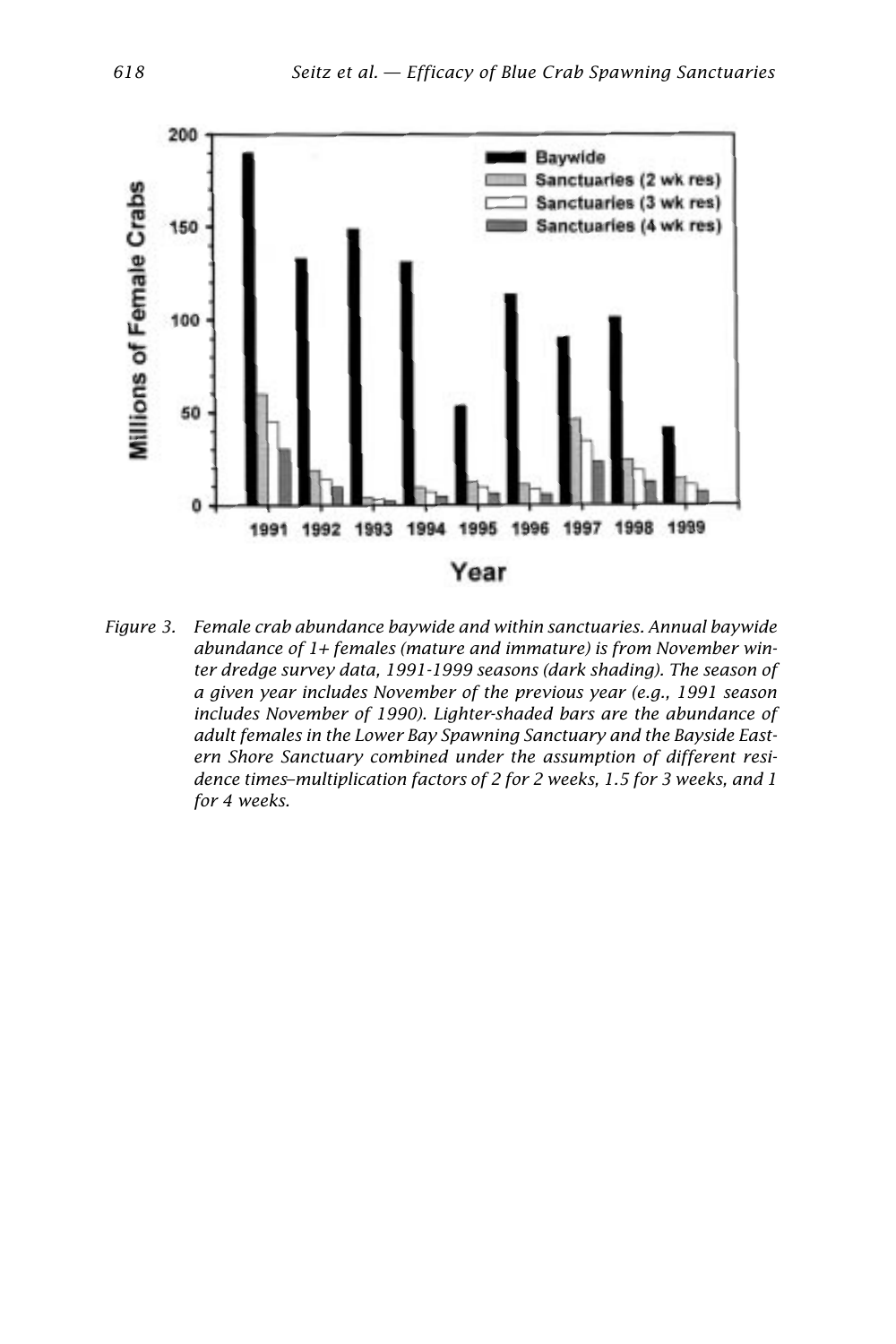

*Figure 4. Mean monthly abundance of crabs within the LBSS (millions of females + S.E.) from 11 years (1989-1999) from VIMS trawl survey data and an assumed 3-week residence time.*



*Figure 5. Abundance of adult female crabs within the LBSS (dark shading) during 1989-1999 and the BESS (light shading) during 1995-1999 (the years since establishment of this sanctuary) under the assumption of a 3-week residence time, resulting in the total annual number of crabs protected from fishing pressure in the lower bay 1 June-15 September. Note that the area of the BESS was reduced in 1998.*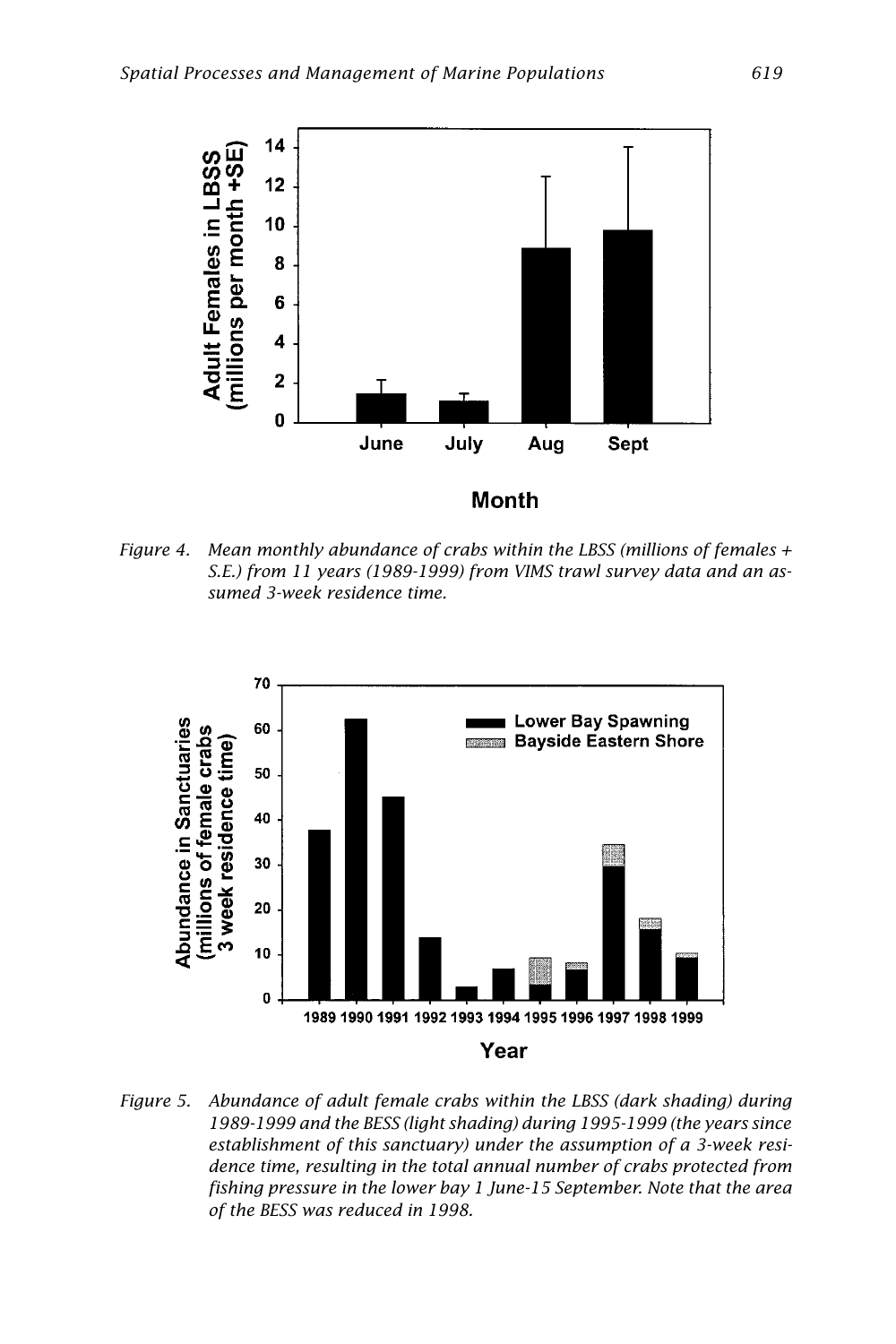## *Female Abundance within Sanctuaries*

Adult females enter the lower bay sanctuaries in June and continue to arrive through September (Lipcius et al. 2001). Across the 11 years investigated for the LBSS, crabs were significantly more abundant in August and September than in June and July (Fig. 4; ANOVA,  $d.f. = 3,39, F = 2.85, P =$ 0.049; SNK test). Assuming a residence time of 3 weeks, 3-62 million female crabs were protected by the LBSS (Fig. 5). The BESS protected an additional 1-6 million crabs, which was reduced to 1.0-2.5 million after the BESS was diminished in 1998 (Fig. 5).

## *Percentage Surviving within Sanctuaries*

On average  $16 \pm 4\%$  (mean  $\pm$  S.E.) of the potential spawning stock was protected by the sanctuaries, assuming a 3-week residence time (Fig. 6). With 2-week and 4-week residence times, the average percentages of the spawning stock protected by the sanctuaries were  $22 \pm 5\%$  and  $11 \pm 3\%$ , respectively (Fig. 6). On average, the percentage of crabs protected was lower during 1991-1994 (mean  $= 10.4\%$ ), when crab abundance was high, than during 1995-1999 (mean =  $21.0\%$ ), when abundance was low (Fig. 6).

## *Densities by Geographic Zone*

Although the LBSS had highest densities (Fig. 7), there were no significant differences in density by sanctuary or non-sanctuary area (ANOVA, *P* > 0.05). Sample sizes were low, however, particularly in the area removed from the BESS.

## **Discussion**

On average, approximately  $16%$  (range of means =  $11-22%$ ) of the Chesapeake Bay's potential spawning stock of the blue crab was protected by a combination of the Lower Bay Spawning Sanctuary (LBSS) and Bayside Eastern Shore Sanctuary (BESS). This estimate is unique in being a first attempt to assess the efficacy of a sanctuary quantitatively. Although the existing blue crab sanctuaries apparently protect a fraction of the potential blue crab spawning stock, is it enough to promote sustainable exploitation?

Miller and Houde (1998) proposed that approximately 28% of the "virgin" spawning stock of the blue crab should be protected for long-term sustainable exploitation. This percentage was derived from a total mortality rate (*Z*) of 1.275, which was the sum of a 0.9 fishing mortality rate (Miller and Houde 1998) and 0.375 natural mortality rate (Rugolo et al. 1998). On average (i.e., crab residence time of 3 weeks), the spawning sanctuaries only protected an estimated 16% of the potential spawning stock. Furthermore, some small portion of the potential spawning stock was exploited prior to our winter survey, such that our estimates were liberal (i.e., higher than the expected true fraction). Accordingly, we conclude that the spawning sanctuaries at best protect about  $^3\!/\!$  (~22%), and at worst about  $^1\!/\!_3$  (~ $11\%)$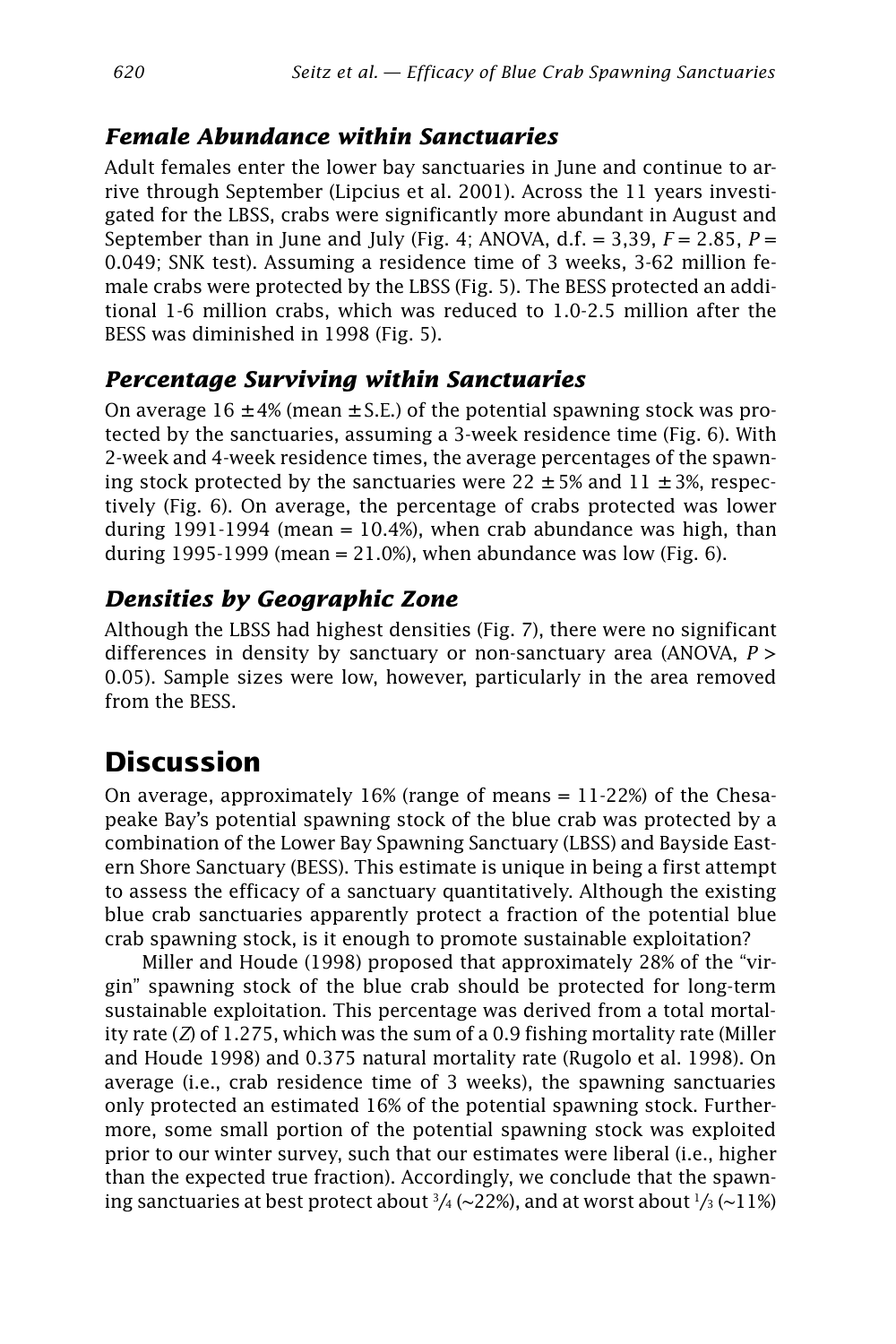

*Figure 6. Mean (3-week residence time) annual percentage of adult female crabs in both sanctuaries out of the total number of female crabs baywide on 1 June. Positive and negative extent of error boxes represent the estimates for 2-week and 4-week residence times, respectively.*



*Figure 7. Mean adult female crab densities in the different sanctuary and non-sanctuary areas. LBSS = Lower Bay Spawning Sanctuary, BESS Revised = Bayside Eastern Shore Sanctuary with the current area, BESS Removed = the small pie-shaped area that was removed from the BESS in 1998, and Non-Sanct is the rest of the lower bay that is not included in either sanctuary. Estimates were made from 1989-1999 trawl survey data.*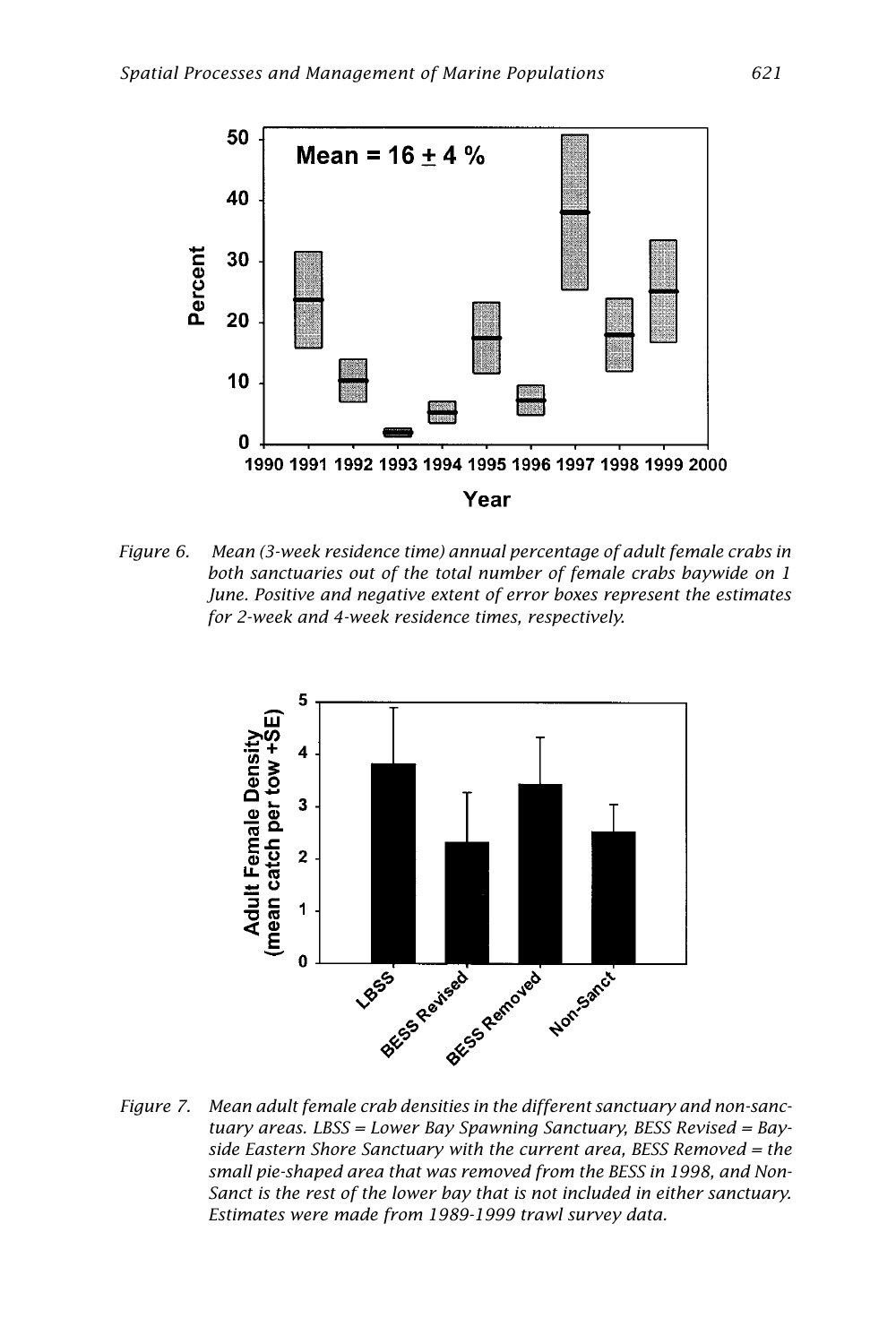of the estimated sustainable blue crab spawning stock. We therefore recommend a substantial expansion of the lower bay blue crab sanctuaries to arrive at a minimum of 28% protection. Furthermore, we suggest that the sanctuary area added be within the "deepwater corridor" (i.e., channels greater than 13 m) where there are significantly higher densities of adult female crabs than in the shallows (Lipcius et al. 2001). There should also be attention to complementary effort controls that limit displaced effort, which could abrogate any value of expanded sanctuaries. Finally, we recommend modeling of the effect of the expanded sanctuaries upon exploitation rates and spawning stock abundance (e.g., Miller and Houde 1998).

Although the added protection of the BESS was not exceptional, in years when crab abundances were low (e.g., 1995 and 1996) this sanctuary almost doubled the number of crabs protected from exploitation, and was therefore a worthwhile addition to the spawning sanctuary. Furthermore, crab densities within the removed portion of the BESS were among the highest in the lower bay, and the reduction in area of the BESS in 1995 significantly diminished the abundance of protected blue crabs. Hence, we also recommend reinstatement of this portion of the BESS to the spawning sanctuaries.

Given that the lower bay spawning sanctuaries are necessary but not sufficient in preserving a sustainable portion of the spawning stock, the addition of a proposed deepwater migration corridor for adult females could enhance the percentage of protected females in the spawning grounds (Lipcius et al. 2001). This, in addition to an expansion of the existing spawning sanctuary, may protect a sufficient proportion of the blue crab spawning stock, though various problems associated with sanctuaries and reserves, such as redirected effort, need to be addressed (Lipcius, unpubl. manuscript). Temporal expansion of the spawning sanctuaries might also appear to be a desirable management strategy since mating and egg production begin in May and the sanctuaries are not in effect until 1 June.

In sum, we have presented an empirical estimate for the efficacy of spawning sanctuaries for the blue crab in Chesapeake Bay which indicates that the existing sanctuaries do not protect a sufficient fraction of the spawning stock for sustainable exploitation. We suggest the addition of a deepwater corridor coupled to the spawning sanctuaries in the lower bay to selectively conserve female crabs migrating to or residing in the lower bay spawning grounds (Lipcius et al. 2001). If fishing effort is not substantially redirected, an expanded sanctuary would promote a more stable and abundant spawning stock interannually (Lipcius and others, unpubl. manuscript). Based on our analyses, an expansion of the existing spawning sanctuary seems necessary to conserve the blue crab spawning stock in Chesapeake Bay.

## **Acknowledgments**

We are indebted to P. Gerdes, M. Seebo, E. Farrar, D. Fuss, J. Haner, D. Estes, P. Geer, T. Mathes, and D. Seaver at VIMS for sample collection and process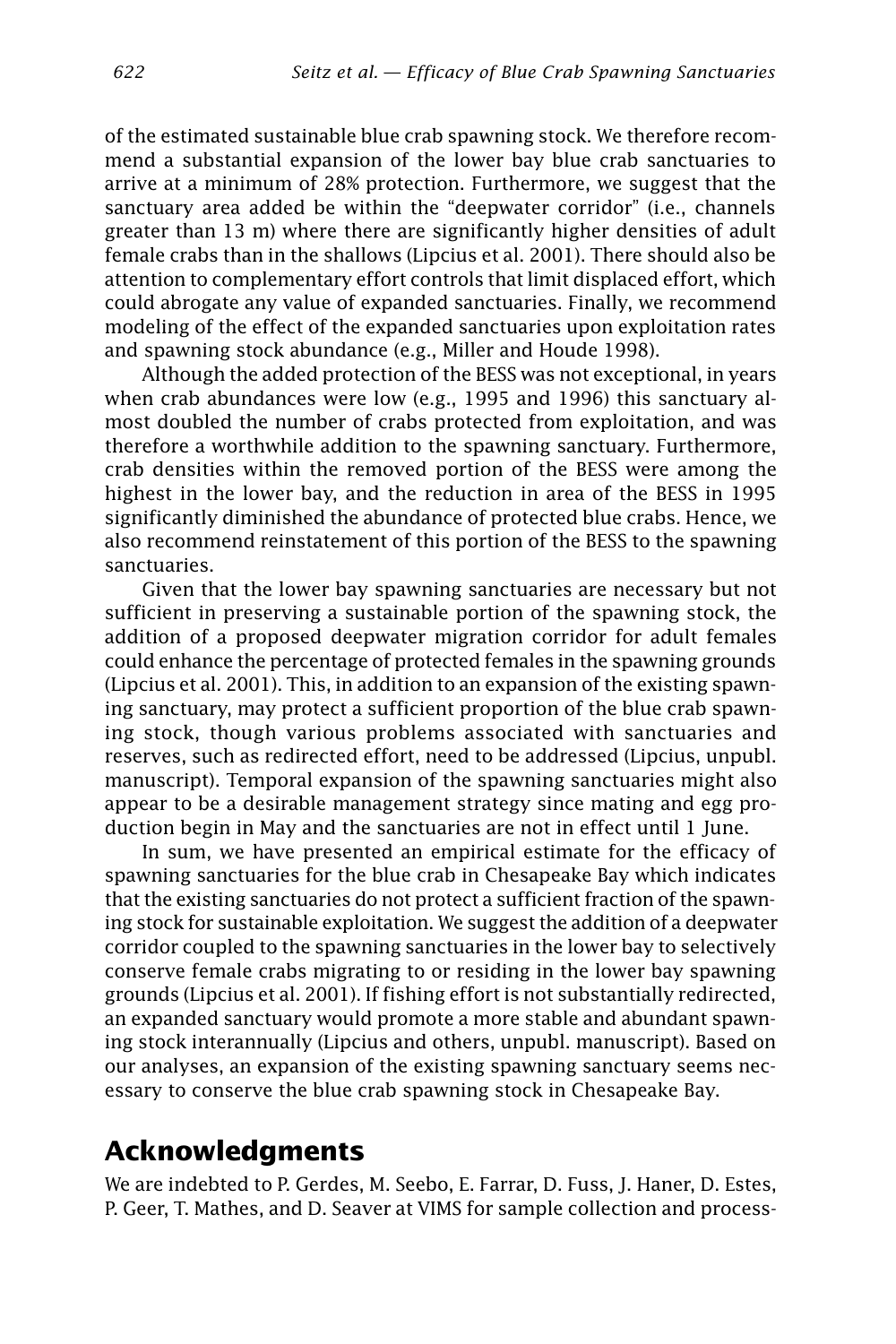ing. P. Gerdes, D. Estes, D. Ward, D. Laurier, A. Moore, and D. Pierce served effectively, and often humorously, as captains on survey vessels. We are extremely grateful to G. Davis and B. Davis for their provision of data from Maryland. We are also grateful to C. Bonzek, P. Geer, and R. Harris of VIMS for their able assistance with data management. The trawl survey data for the blue crab resulted from the visionary commitment by Willard Van Engel to its careful collection. This effort has resulted from the dedicated efforts of various investigators, including W. Van Engel, M. Chittenden, B. Rothschild, J. Ault, C. Stagg, J. Volstad, P. Jones, A. Sharov, and H. Speir. Major funding for the winter dredge survey has been provided for over a decade by the Chesapeake Bay Stock Assessment Committee, National Oceanic and Atmospheric Administration. Additional funding was contributed by the Virginia Institute of Marine Science, Maryland Department of Natural Resources, and Chesapeake Biological Laboratory. Major funding for the trawl survey was provided by the Commonwealth of Virginia. Funding for analyses and manuscript preparation was provided by the Essential Fish Habitat Program of the National Sea Grant Office and Virginia Sea Grant, National Oceanic and Atmospheric Adminstration, the Chesapeake Bay Commission, Chesapeake Bay Foundation, Chesapeake Bay Program, and Chesapeake Bay Stock Assessment Committee. We thank Bill Goldsborough for his intellectual contributions. We also thank the National Science Foundation and the Smithsonian Environmental Research Center for their support during the preparation of this publication. This is contribution number 2314 of the Virginia Institute of Marine Science.

## **References**

- Alcala, A.C. 1988. Effects of marine reserves on coral fish abundances and yields of Philippine coral reefs. Ambio 17:194-199.
- Alcala, A.C., and G.R. Russ. 1990. A direct test of the effects of protective management on abundance and yield of tropical marine resources. J. Cons. Cons. Int. Explor. Mer 46:40-47.
- Alexander, S.K. 1986. Diet of the blue crab, *Callinectes sapidus* Rathbun, from nearshore habitats of Galveston Island. Tex. J. Sci. 38:85-89.
- Allison, G.W., J. Lubchenco, and M.H. Carr. 1998. Marine reserves are necessary but not sufficient for marine conservation. Ecol. Appl. 8(1) Supplement:S79-S92.
- Baird, D., and R.E. Ulanowicz. 1989. The seasonal dynamics of the Chesapeake Bay ecosystem. Ecol. Monogr. 59:329-364.
- Bohnsack, J.A. 1990. The potential of marine fishery reserves for reef fish management in the U.S. Southern Atlantic. Plan Development Team, Reef Fish Manage. Plan. South Atlantic Fishery Management Council, Coastal Resource Division. Contrib. No. CRD/89-90/04.
- Bohnsack, J.A. 1993. Marine reserves: they enhance fisheries, reduce conflicts, and protect resources. Oceanus 36:63-71.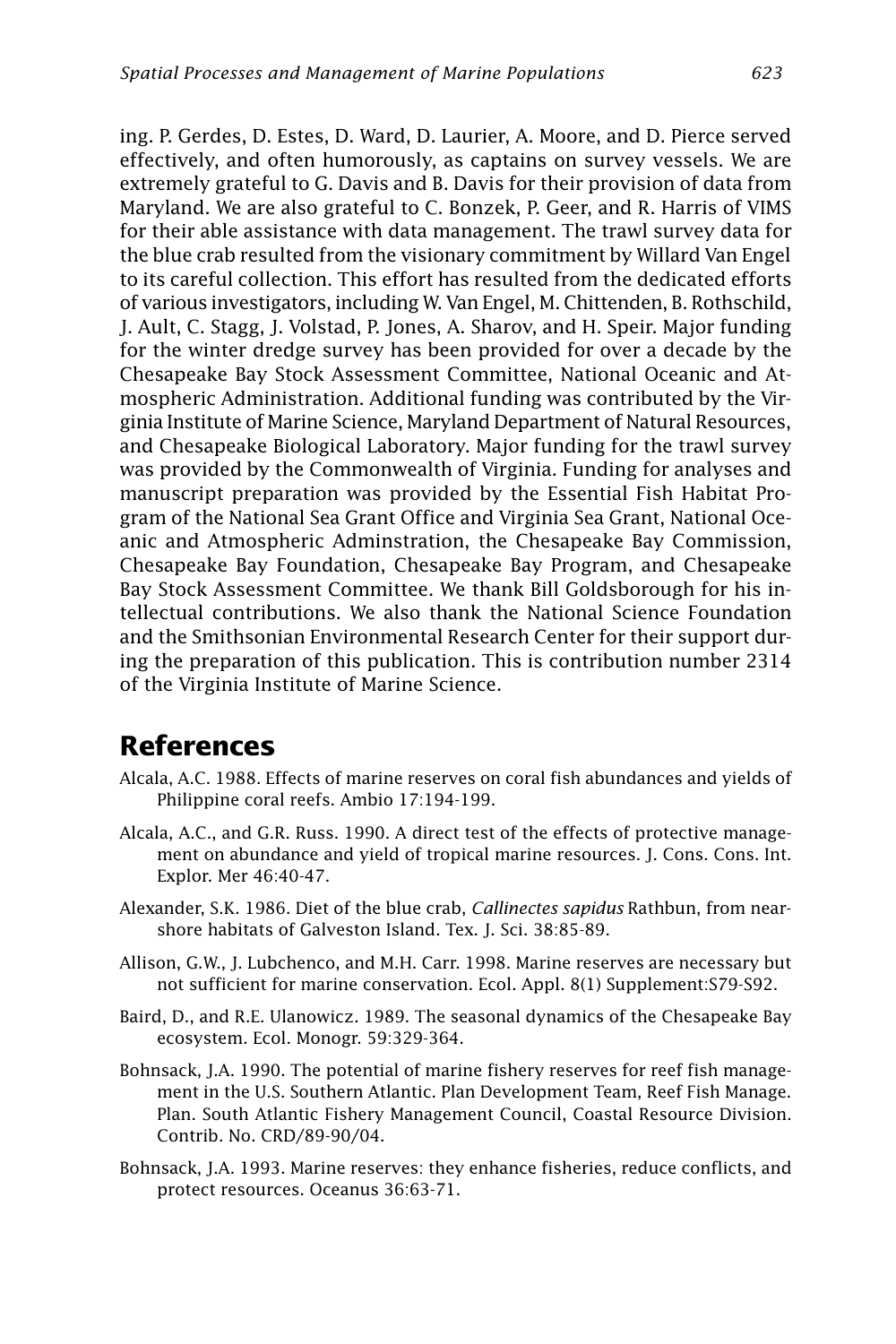- Burreson, E., M. Butler, W. DuPaul, J. Hoenig, R. Lipcius, and J. McConaugha. 2000. The Virginia blue crab winter dredge fishery. Report of the Task Force on the Virginia Blue Crab Winter Dredge Fishery to the Governor and the General Assembly of Virginia. Senate Document No. 30. 20 pp.
- Butler, M.J., J.H. Hunt, W.F. Herrnkind, M.J. Childress, R. Bertelsen, W. Sharp, T. Matthews, J.M. Field, and H.G. Marshall. 1995. Cascading disturbances in Florida Bay, USA: Cyanobacteria blooms, sponge mortality, and implications for juvenile spiny lobsters *Panulirus argus*. Mar. Ecol. Prog. Ser. 129:119-125.
- Carr, M.H., and D.C. Reed. 1993. Conceptual issues relevant to marine harvest refuges: Examples from temperate fishes. Can. J. Fish. Aquat. Sci. 50:2019-2028.
- Davis, G.E. 1977. Effects of recreational harvest on a spiny lobster, *Panulirus argus*, population. Bull. Mar. Sci. 27:223-236.
- Davis, G.E., and J.W. Dodrill. 1989. Recreational fishery and population dynamics of spiny lobster, *Panulirus argus*, in Florida Bay, Everglades National Park, 1977- 1980. Bull. Mar. Sci. 44:78-88.
- Dugan, J.E., and G.E. Davis. 1993. Applications of marine refugia to coastal fisheries management. Can. J. Fish. Aquat. Sci. 50:2029-2042.
- Ebersole, E.L., and V.S. Kennedy. 1995. Prey preferences of blue crabs *Callinectes sapidus* feeding on three bivalve species. Mar. Ecol. Prog. Ser. 118:167-177.
- Funicelli, N.A., D.A. Meineke, H.E. Bryant, M.R. Dewey, G.M. Ludwig, and L.S. Mengel. 1989. Movements of striped mullet, *Mugil cephalus*, tagged in Everglades National Park, Florida. Bull. Mar. Sci. 44:171-178.
- Gitschlag, G.R. 1986. Movement of pink shrimp in relation to the Tortugas sanctuary. N. Am. J. Fish. Manage. 6:328-338.
- Hastings, A., and L.W. Botsford. 1999. Equivalence in yield from marine reserves and traditional fisheries management. Science 284:1537-1538.
- Hata, D.N. 1997. Comparison of gears and vessels used in the Virginia Institute of Marine Science juvenile finfish trawl survey. VIMS, Special Report No. 343, in Applied Marine Science and Ocean Engineering. Gloucester Point, Virginia.
- Helsinga, G.A., O. Orak, and M. Ngiramengior. 1984. Coral reef sanctuaries for trochus shells. Mar. Fish. Rev. 46:73-80.
- Hines, A.H., A.M. Haddon, and L.A. Wiechert. 1990. Guild structure and foraging impact of blue crabs and epibenthic fish in a subestuary of Chesapeake Bay. Mar. Ecol. Prog. Ser. 67:105-126.
- Hines, A.H., P.J. Haddon, J.J. Miklas, L.A. Wiechert, and A.M. Haddon. 1987. Estuarine invertebrates and fish: Sampling design and constraints for long-term measurements of population dynamics. In: T.P. Boyle (ed.), New approaches to monitoring aquatic ecosystems. American Society of Testing and Materials, ASTM STP 940, Philadelphia, Pennsylvania, pp. 140-164.
- Homer, M., J.H. Mihursky, and P. Jones. 1980. Quantitative approaches towards characterizing estuarine fish populations and communities. Potomac Chapter American Fisheries Society, Proceedings of the Fourth Annual Meeting. U.S. Fish and Wildlife Service, pp. 39-99.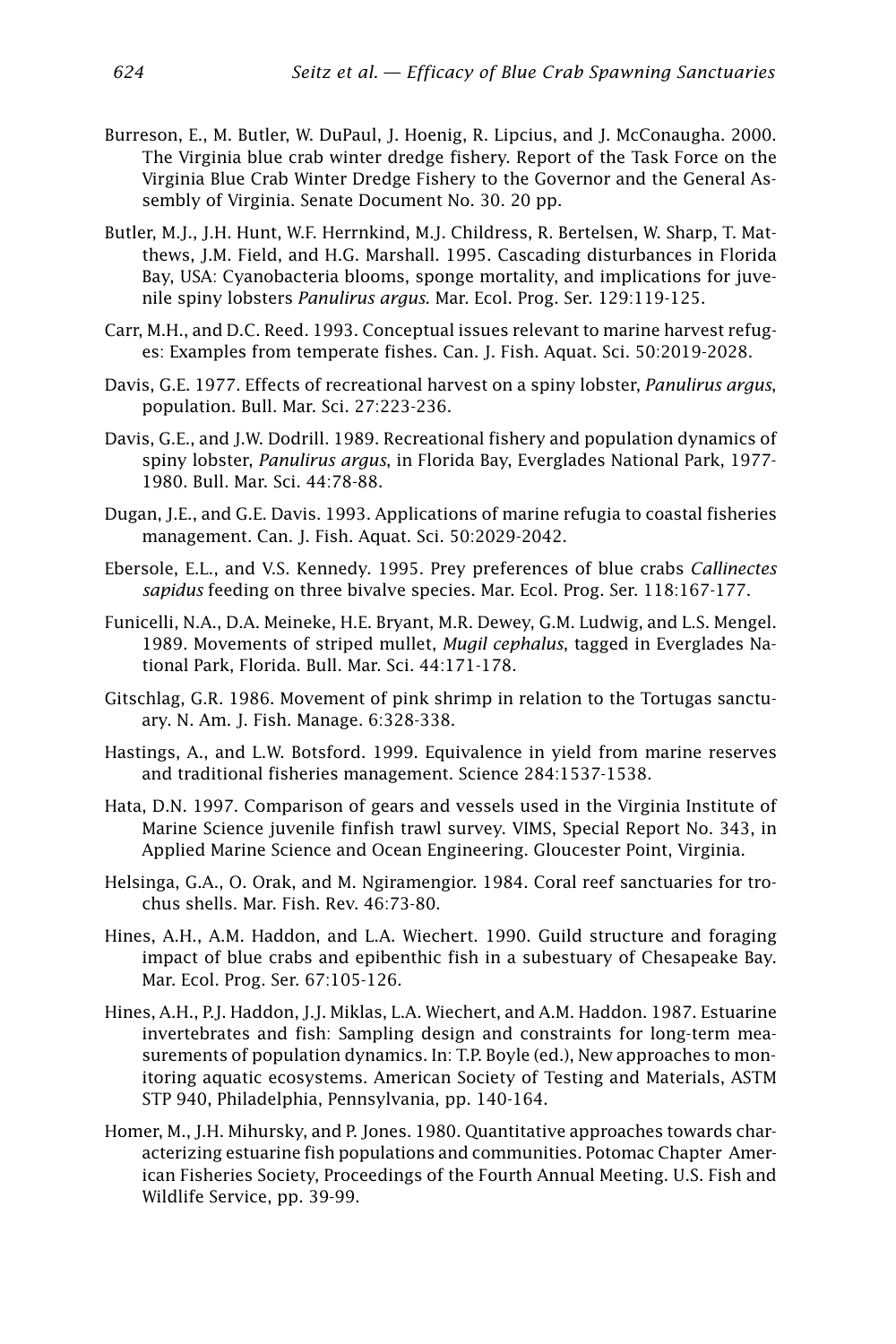- Homer, M., P. Jones., R. Bradford and J.H. Mihursky. 1979. Fish community studies in the Patuxent Estuary, 1978-1979. Final Report to Maryland Power Plant Siting Program, University of Maryland, Chesapeake Biological Laboratory Ref. No. UMCEES 79-203-CBL.
- Hughes, T.P. 1994. Catastrophes, phase shifts, and large-scale degradation of a Caribbean coral reef. Science 265:1547-1551.
- Jones, C.M., J.R. McConaugha, P.J. Geer, and M.H. Prager. 1990. Estimates of spawning stock size of blue crab, *Callinectes sapidus*, in Chesapeake Bay, 1986-1987. Bull. Mar. Sci. 46:159-169.
- Knowlton, N. 1992. Thresholds and multiple stable states in coral reef community dynamics. Am. Zool. 32:674-682.
- Laughlin, R.A. 1982. Feeding habits of the blue crab, *Callinectes sapidus* Rathbun, in the Apalachicola estuary, Florida. Bull. Mar. Sci. 32:807-822.
- Lipcius, R.N., and M.M. Montane. 1997. Field study of the population dynamics of the blue crab, *Callinectes* sapidus, in Chesapeake Bay. Final Report to Chesapeake Bay Stock Assessment Committee. CBSAC-NOAA.
- Lipcius, R.N., and W.A. Van Engel. 1990. Blue crab population dynamics in Chesapeake Bay: Variation in abundance (York River, 1972-1988) and stock-recruit functions. Bull. Mar. Sci. 46:180-194.
- Lipcius, R.N., R.D. Seitz, W.J. Goldsborough, M.M. Montane, and W.T. Stockhausen. 2001. A deepwater dispersal corridor for adult female blue crabs in Chesapeake Bay. In: G.H. Kruse, N. Bez, A. Booth, M.W. Dorn, S. Hills, R.N. Lipcius, D. Pelletier, C. Roy, S.J. Smith, and D. Witherell (eds.), Spatial processes and management of marine populations. University of Alaska Sea Grant, AK-SG-01-02, Fairbanks. (This volume.)
- Mansour, R.A., and R.N. Lipcius. 1991. Density-dependent foraging and mutual interference in blue crabs preying upon infaunal clams. Mar. Ecol. Prog. Ser. 72:239- 246.
- McAllister, M.P., and R.M. Peterman. 1992. Experimental design in the management of fisheries: a review. N. Am. J. Fish. Manage. 12(1):1-18.
- McCay, M. 1988. Muddling through the clam beds: Cooperative management of New Jersey's hard clam spawner sanctuaries. J. Shellfish Res. 7:327-340.
- McConaugha, J. 1992. Tag-recapture study of the spawning stock of Chesapeake Bay blue crabs. Final Report for NOAA/NMFS (NA89EA-H-00060), State Federal Relations Branch, Gloucester, Massachusetts.
- Miller, T.J., and E.D. Houde. 1998. Blue crab target setting. Final Report to Chesapeake Bay Program. University of Maryland Center for Environmental Sciences, Chesapeake Biological Laboratory, Ref. No. [UMCES] CBL 98-129.
- Polachek, T. 1990. Year around closed areas as a management tool. Nat. Resour. Mod. 4:327-354.
- Polunin, N.V.C., and C.M. Roberts. 1993. Greater biomass and value of target coral reef fishes in two small Caribbean marine reserves. Mar. Ecol. Prog. Ser. 100:167- 176.